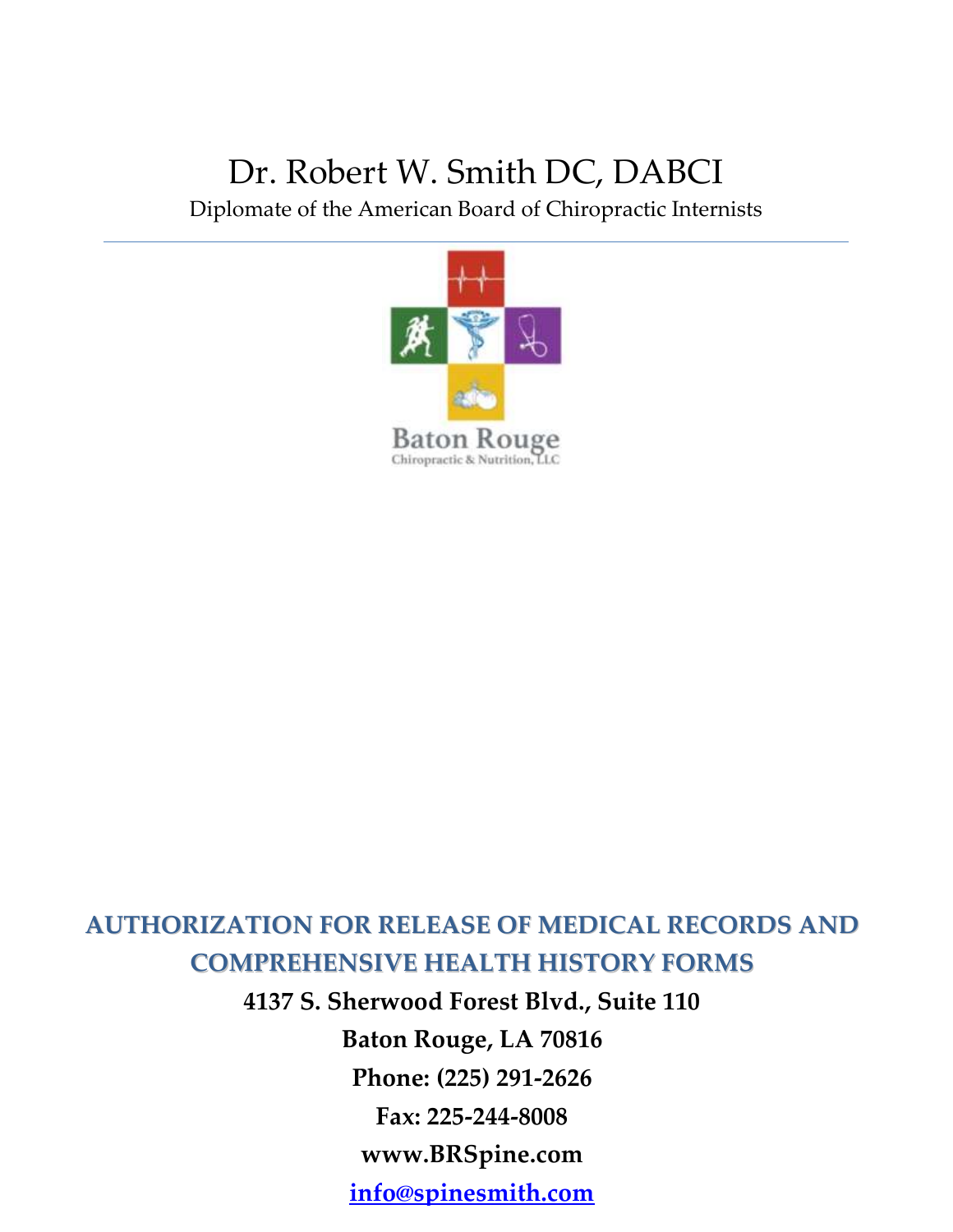### **Dr. Robert W. Smith DC, DABCI Diplomate of the American Board of Chiropractic Internists 4137 S. Sherwood Forest Blvd., Suite 110 Baton Rouge, Louisiana 70816 Phone (225) 291-2626/Fax (225) 244-8008**

# **AUTHORIZATION FOR RELEASE OF MEDICAL RECORDS**

Requesting records of Dr. Address: Telephone number ( ) \_\_\_ - \_\_\_\_\_\_\_\_\_\_\_\_\_\_\_ Fax number ( ) \_\_\_ - \_\_\_\_\_\_\_\_\_\_\_\_\_\_\_

### **THE PURPOSE FOR THIS RELEASE**

You are hereby authorized to furnish and release to

all information from my medical, psychological, and other health records, with no limitation placed on history of illness or diagnostic or therapeutic information, including the furnishing of photocopies of all written documents pertinent thereto.

In addition to the above general authorization to release my protected health information, I further authorize release of the following information if it is contained in those records:

Alcohol or Drug Abuse*:* O Yes O No

Communicable disease related information, including AIDS or ARC diagnosis and/or HIT or HTLA-III test results or treatment: O Yes O No

Genetic Testing O Yes O No

*Please note: With respect to drug and alcohol abuse treatment information, or records regarding communicable disease information, the information is from confidential records which are protected by State and Federal laws that prohibit disclosure with the specific written consent of the person to who they pertain, or as otherwise permitted by law. A general authorization for the release of the protected health information is not sufficient for this purpose.*

This authorization can be revoked in writing at any time except to the extent that disclosure made in good faith has already occurred in reliance on this authorization.

I hereby release

(Name of physician, clinic name, or health organization)

employees of or agents managing members, and the attending physician(s) from legal responsibility or liability for the release of the above information to the extent authorized. A copy of this authorization shall be as valid as the original.

I understand the there may be a fee for this service depending on the number of pages photocopied. However; no such fee will be charged if these records are requested for continuing medical care.

| Patient's<br>Name:    |              |              |  |
|-----------------------|--------------|--------------|--|
|                       | Please Print |              |  |
| Signature.<br>$\cdot$ |              | ٦ot،<br>Dale |  |

| <b>Records Requested by:</b> |  |  |  |
|------------------------------|--|--|--|
| Doctor's Name:               |  |  |  |
| Signature:                   |  |  |  |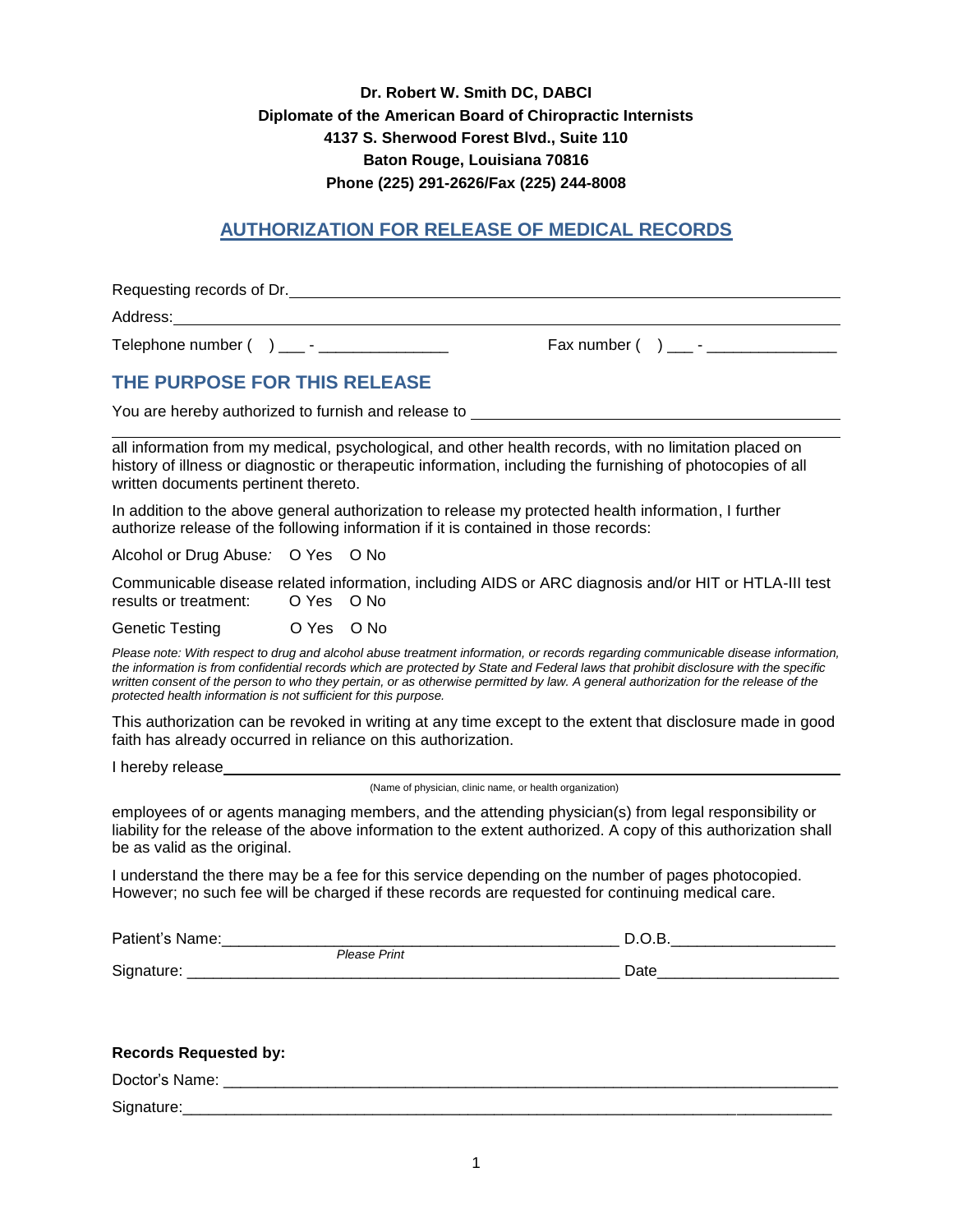### **COMPREHENSIVE HEALTH HISTORY**

Thank you for choosing our office to assist you with your health care. Our ability to draw effective conclusions about your state of health and how to optimize its improvement depends largely on the accuracy of the information in which you provide, including symptoms that you may consider minor. Health issues may be influenced by many factors; therefore, it is important that you carefully consider the questions asked in this form as well as those posed by the doctor during your consultation. This will assist our goal to provide you with an optimal plan of health care, enhance our efficiency, and will provide effective use of your scheduled time.

| Date:_____________                                    |                                                                                                 |                                   |       |
|-------------------------------------------------------|-------------------------------------------------------------------------------------------------|-----------------------------------|-------|
|                                                       |                                                                                                 |                                   |       |
|                                                       |                                                                                                 |                                   |       |
|                                                       |                                                                                                 |                                   |       |
|                                                       |                                                                                                 |                                   |       |
|                                                       | Age ______ Date of Birth ____/____/______ Place of birth________________Gender: Female__Male___ | City or town & country, if not US |       |
|                                                       |                                                                                                 |                                   |       |
|                                                       |                                                                                                 |                                   |       |
|                                                       |                                                                                                 |                                   |       |
| <b>Marital Status:</b>                                |                                                                                                 |                                   |       |
|                                                       | Single____ Married_____ Divorced____ Widowed____ Long Term Partnership____                      |                                   |       |
|                                                       |                                                                                                 |                                   |       |
| Relationship                                          | Name                                                                                            |                                   | Phone |
|                                                       | Address                                                                                         |                                   |       |
|                                                       |                                                                                                 |                                   |       |
|                                                       |                                                                                                 |                                   |       |
|                                                       |                                                                                                 |                                   |       |
| Genetic Background: Please check appropriate box(es): |                                                                                                 |                                   |       |
|                                                       | □ African American □ Hispanic □ D Mediterranean □ Asian                                         |                                   |       |
| $\Box$ Native American $\Box$ Caucasian               | □ Northern European                                                                             | $\Box$ Other                      |       |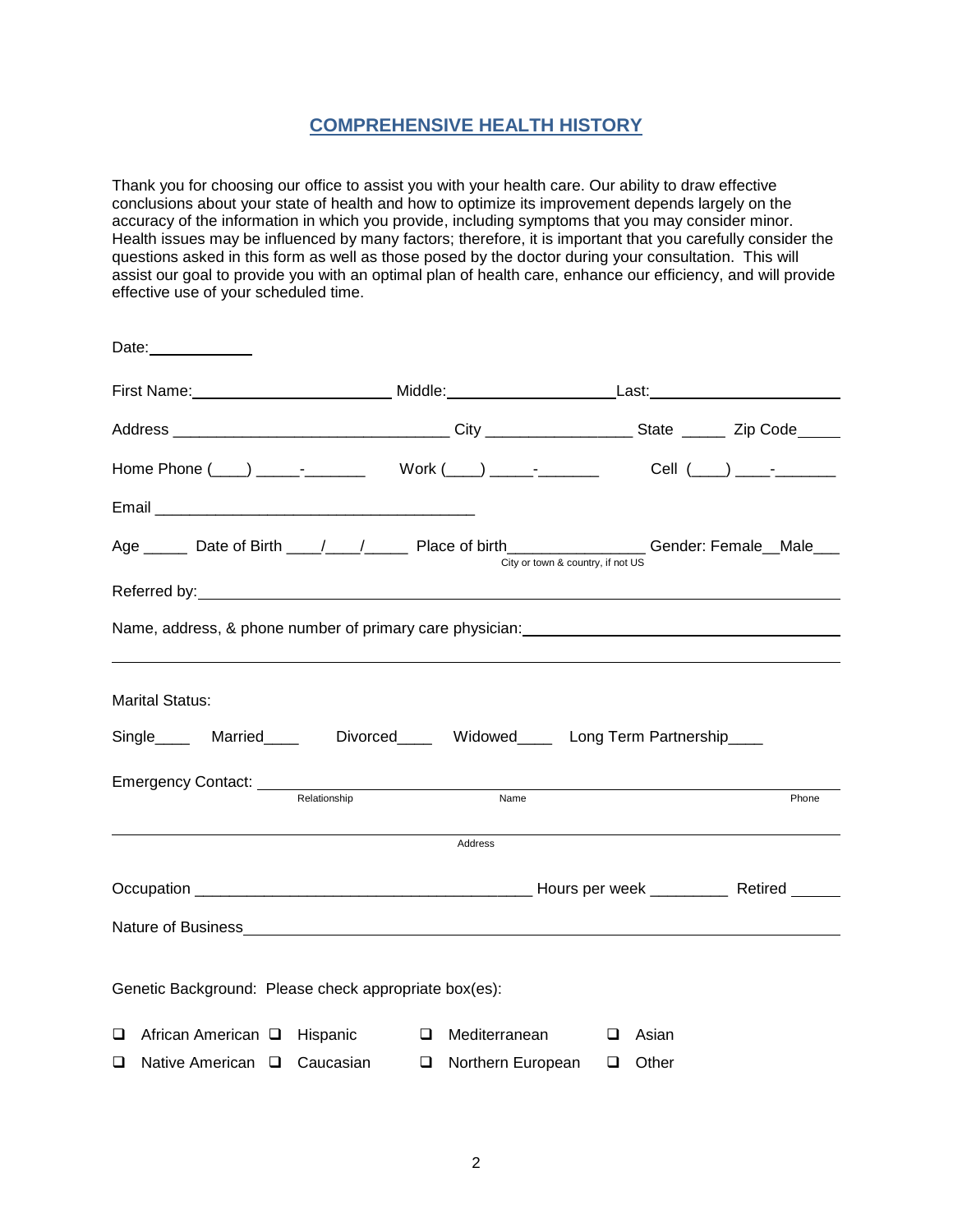# **CURRENT HEALTH STATUS/CONCERNS**

Please provide us with current and ongoing problems

| Problem                   | Date of<br>Onset | <b>Severity/Frequency</b> | <b>Treatment</b><br>Approach | <b>Success</b>   |
|---------------------------|------------------|---------------------------|------------------------------|------------------|
| <b>Example: Headaches</b> | May 2006         | 2 times per week          | Acupuncture/Aspirin          | Mild improvement |
|                           |                  |                           |                              |                  |
|                           |                  |                           |                              |                  |
|                           |                  |                           |                              |                  |
|                           |                  |                           |                              |                  |
|                           |                  |                           |                              |                  |
|                           |                  |                           |                              |                  |
|                           |                  |                           |                              |                  |

What diagnosis or explanation(s), if any, have been given to you for these concerns?

| When was the last time that you felt well?                                                               |
|----------------------------------------------------------------------------------------------------------|
| What seems to trigger your symptoms?                                                                     |
| What seems to worsen your symptoms?                                                                      |
| What seems to make you feel better?                                                                      |
| What physician or other health care provider (including alternative or complimentary practitioners) have |
| you seen for these conditions?                                                                           |
|                                                                                                          |

How much time have you lost from work or school in the past year due to these conditions?<br><u>\_\_\_\_\_\_\_\_\_\_\_\_\_</u>

# **PAST MEDICAL AND SURGICAL HISTORY**

If you have experienced reoccurrence of an illness, please indicate when or how often under comments.

| <b>ILLNESSES</b>              | <b>WHEN/ONSET</b> | <b>COMMENTS</b> |
|-------------------------------|-------------------|-----------------|
| Anemia                        |                   |                 |
| Arthritis                     |                   |                 |
| Asthma                        |                   |                 |
| <b>Bronchitis</b>             |                   |                 |
| Cancer                        |                   |                 |
| Chicken Pox                   |                   |                 |
| Chronic Fatigue Syndrome      |                   |                 |
| Crohn's Disease or Ulcerative |                   |                 |
| Colitis                       |                   |                 |
| <b>Diabetes</b>               |                   |                 |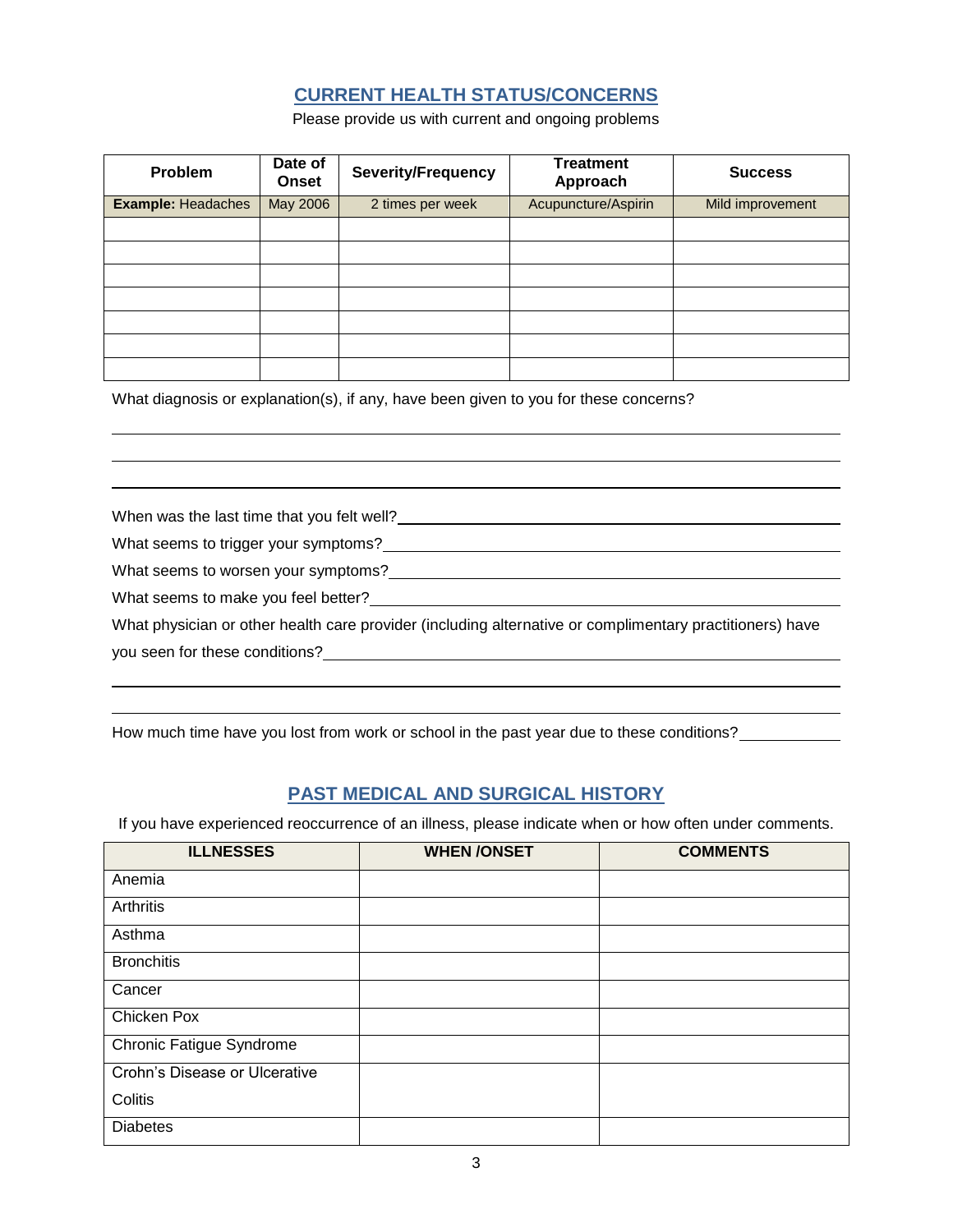| <b>ILLNESS</b>                                  | <b>WHEN/ONSET</b> | <b>COMMENTS</b> |
|-------------------------------------------------|-------------------|-----------------|
| Emphysema                                       |                   |                 |
| Epilepsy, convulsions, or seizures              |                   |                 |
| Gallstones                                      |                   |                 |
| German Measles                                  |                   |                 |
| Gout                                            |                   |                 |
| Heart Attack, Angina                            |                   |                 |
| <b>Heart Failure</b>                            |                   |                 |
| Hepatitis                                       |                   |                 |
| Herpes Lesions/Shingles                         |                   |                 |
| High blood fats (cholesterol,<br>triglycerides) |                   |                 |
| High blood pressure (hypertension)              |                   |                 |
| Irritable bowel (or chronic diarrhea)           |                   |                 |
| Kidney stones                                   |                   |                 |
| Measles                                         |                   |                 |
| Mononucleosis                                   |                   |                 |
| Mumps                                           |                   |                 |
| Pneumonia                                       |                   |                 |
| <b>Rheumatic Fever</b>                          |                   |                 |
| <b>Sinusitis</b>                                |                   |                 |
| Sleep Apnea                                     |                   |                 |
| <b>Stroke</b>                                   |                   |                 |
| Thyroid disease                                 |                   |                 |
| <b>Whooping Cough</b>                           |                   |                 |
| Other (describe)                                |                   |                 |
| Other (describe)                                |                   |                 |
| <b>INJURIES</b>                                 | <b>WHEN</b>       | <b>COMMENTS</b> |
| Back injury                                     |                   |                 |
| Broken bones or fractures (describe)            |                   |                 |
| Head injury                                     |                   |                 |
| Neck injury                                     |                   |                 |
| Other (describe)                                |                   |                 |
| Other (describe)                                |                   |                 |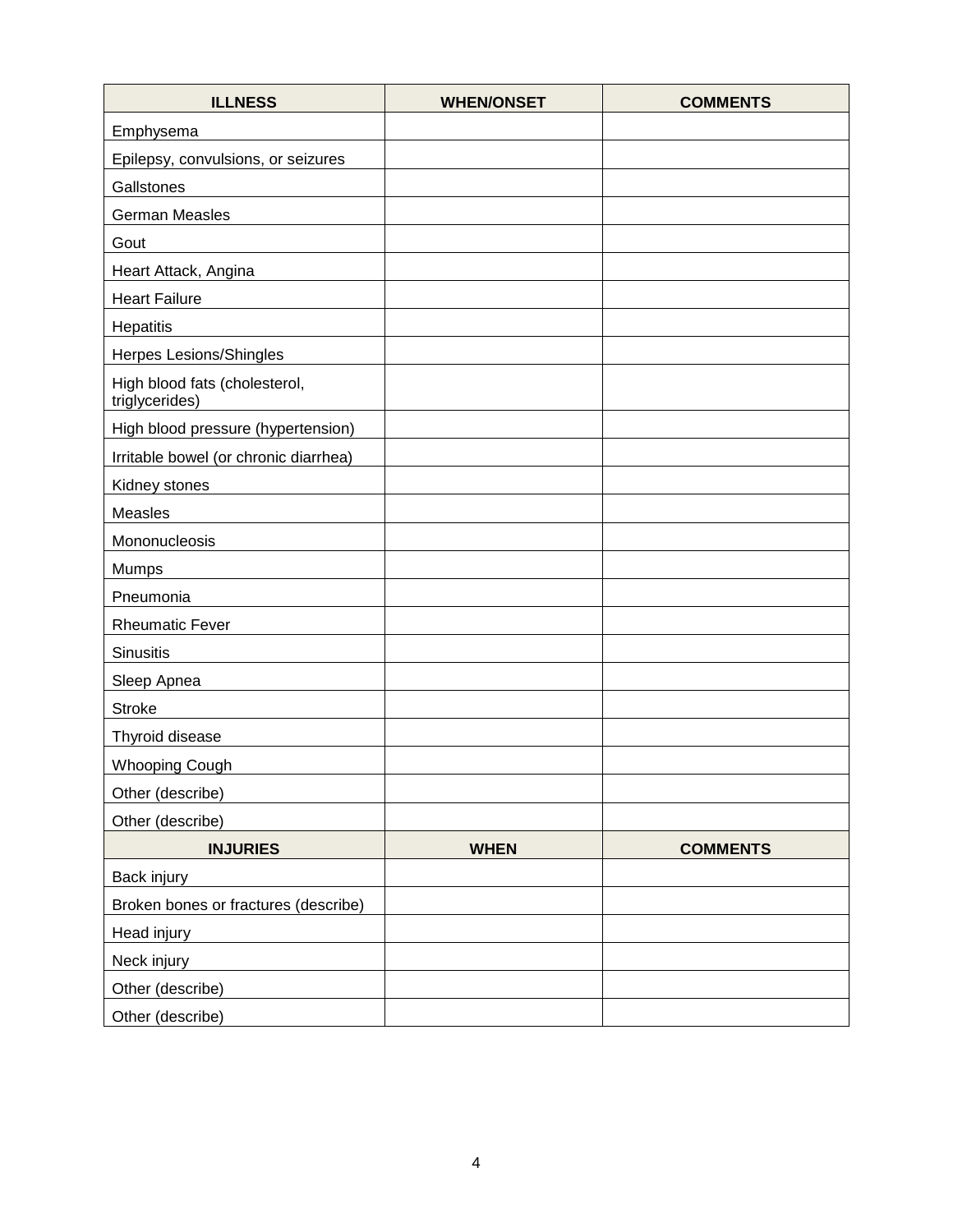| <b>DIAGNOSTIC STUDIES</b>        | <b>WHEN</b> | <b>COMMENTS</b> |
|----------------------------------|-------------|-----------------|
| <b>Blood Tests</b>               |             |                 |
| <b>Bone Density Test</b>         |             |                 |
| Bone Scan                        |             |                 |
| <b>Carotid Artery Ultrasound</b> |             |                 |
| CAT Scan (Please indicate type)  |             |                 |
| Colonoscopy                      |             |                 |
| <b>EKG</b>                       |             |                 |
| Liver Scan                       |             |                 |
| Mammogram                        |             |                 |
| Neck X-Ray                       |             |                 |
| <b>MRI</b>                       |             |                 |
| X-Ray (Please indicate type)     |             |                 |
| Other (describe)                 |             |                 |
| Other (describe)                 |             |                 |
| <b>SURGERIES</b>                 | <b>WHEN</b> | <b>COMMENTS</b> |
| Appendectomy                     |             |                 |
| <b>Dental Surgery</b>            |             |                 |
| <b>Gall Bladder</b>              |             |                 |
| Hernia                           |             |                 |
| Hysterectomy                     |             |                 |
| Tonsillectomy                    |             |                 |
| Tubes in Ears                    |             |                 |
| Other (describe)                 |             |                 |
| Other (describe)                 |             |                 |

# **HOSPITALIZATIONS**

| <b>WHERE HOSPITALIZED</b> | <b>WHEN</b> | <b>REASON</b> |
|---------------------------|-------------|---------------|
|                           |             |               |
|                           |             |               |
|                           |             |               |
|                           |             |               |
|                           |             |               |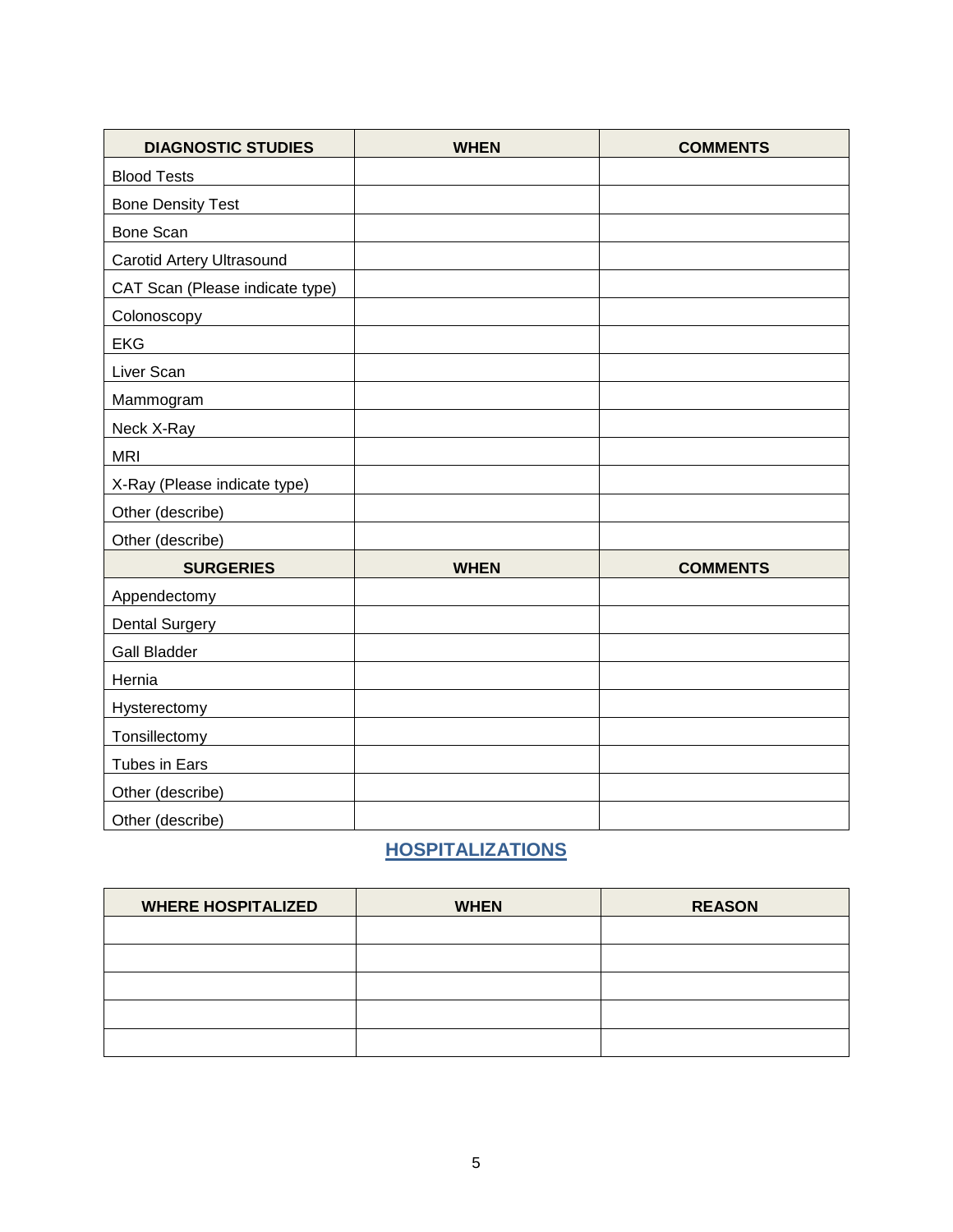# **MEDICATIONS**

| How often have you taken antibiotics? | Less than<br>5 times | More than<br>5 times | <b>Comments</b> |
|---------------------------------------|----------------------|----------------------|-----------------|
| Infancy/Childhood                     |                      |                      |                 |
| Teen                                  |                      |                      |                 |
| Adulthood                             |                      |                      |                 |

| How often have you taken oral steroids?<br>(e.g. Prednisone, Cortisone, etc) | Less than<br>5 times | More than<br>5 times | <b>Comments</b> |
|------------------------------------------------------------------------------|----------------------|----------------------|-----------------|
| Infancy/Childhood                                                            |                      |                      |                 |
| Teen                                                                         |                      |                      |                 |
| Adulthood                                                                    |                      |                      |                 |

**List all medications. Include all over the counter non-prescription drugs.**

| <b>Medication Name</b> | <b>Date</b><br>started | Date<br>stopped | <b>Dosage</b> |
|------------------------|------------------------|-----------------|---------------|
|                        |                        |                 |               |
|                        |                        |                 |               |
|                        |                        |                 |               |
|                        |                        |                 |               |
|                        |                        |                 |               |
|                        |                        |                 |               |
|                        |                        |                 |               |
|                        |                        |                 |               |

**List all vitamins, minerals, and any nutritional supplements that you are taking now. If possible, indicate whether the dosage.**

| <b>Type</b> | <b>Date</b><br><b>Started</b> | Date<br>Stopped | <b>Dosage</b> |
|-------------|-------------------------------|-----------------|---------------|
|             |                               |                 |               |
|             |                               |                 |               |
|             |                               |                 |               |
|             |                               |                 |               |
|             |                               |                 |               |
|             |                               |                 |               |
|             |                               |                 |               |

Are you allergic to any medication, vitamin, mineral, or other nutritional supplement? Yes\_\_\_ No \_\_ If yes, please list: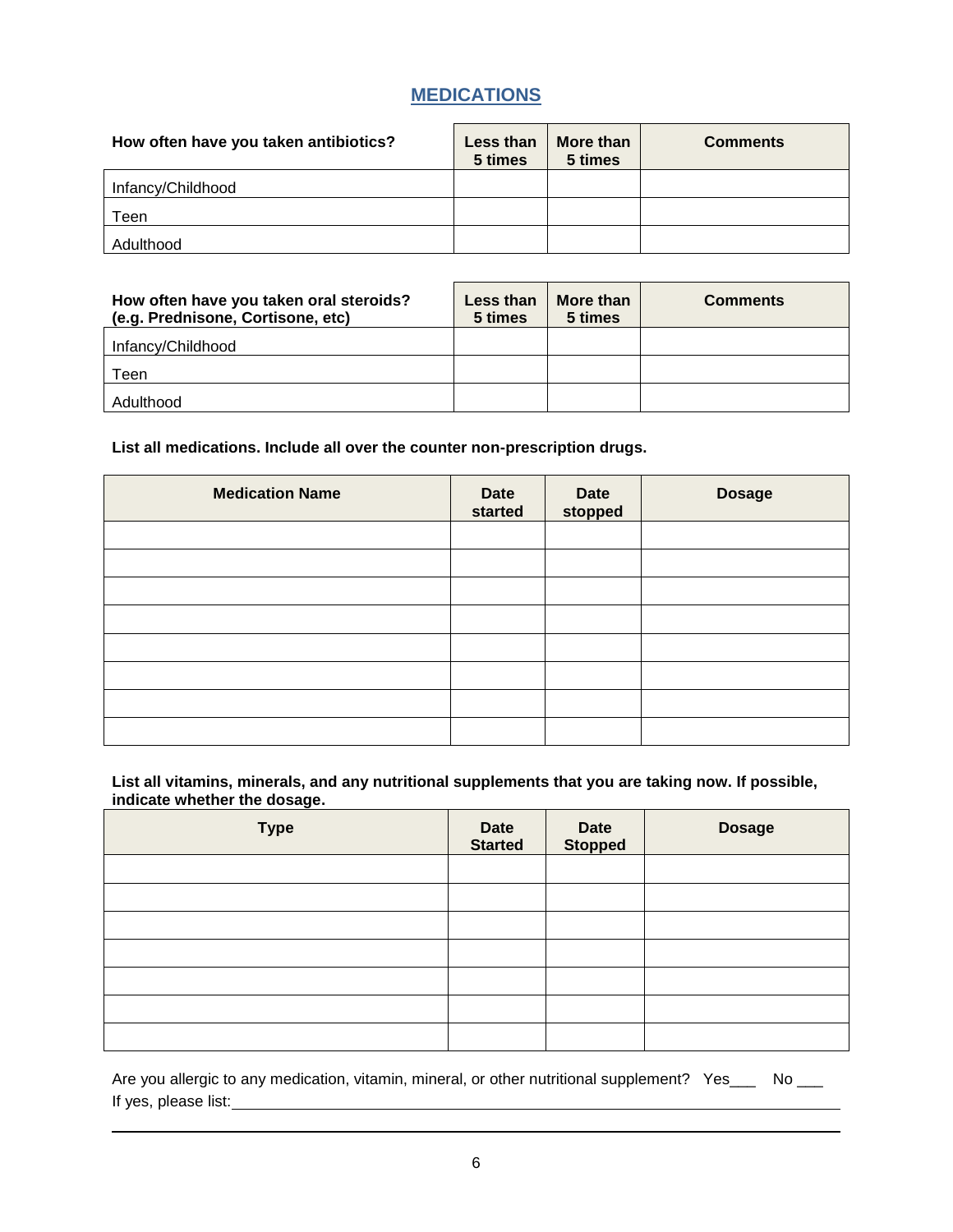# **CHILDHOOD HISTORY**

Please answer to the best of your knowledge.

|                                                     | <b>Yes</b> | <b>No</b> | Don't<br>Know | <b>Comment</b> |
|-----------------------------------------------------|------------|-----------|---------------|----------------|
| Where you a full term baby?                         |            |           |               |                |
| A premature birth? ('preemie')                      |            |           |               |                |
| Breast fed?                                         |            |           |               |                |
| Bottle fed?                                         |            |           |               |                |
| When pregnant with you, did your mother:            |            |           |               |                |
| Smoke tobacco?                                      |            |           |               |                |
| Use recreational drugs?                             |            |           |               |                |
| Drink alcohol?                                      |            |           |               |                |
| Use estrogen?                                       |            |           |               |                |
| Other prescription or non-prescription medications? |            |           |               |                |

# **IMMUNIZATION HISTORY**

| Please indicate if you have been vaccinated against<br>any of the following diseases: | <b>Yes</b> | <b>No</b> | Don't<br><b>Know</b> | <b>Comment</b> |
|---------------------------------------------------------------------------------------|------------|-----------|----------------------|----------------|
| Smallpox                                                                              |            |           |                      |                |
| Tetanus                                                                               |            |           |                      |                |
| Diphtheria                                                                            |            |           |                      |                |
| Pertussis                                                                             |            |           |                      |                |
| Polio (oral)                                                                          |            |           |                      |                |
| Polio (injection)                                                                     |            |           |                      |                |
| <b>Mumps</b>                                                                          |            |           |                      |                |
| Measles                                                                               |            |           |                      |                |
| Rubella (German Measles)                                                              |            |           |                      |                |
| Typhoid                                                                               |            |           |                      |                |
| Cholera                                                                               |            |           |                      |                |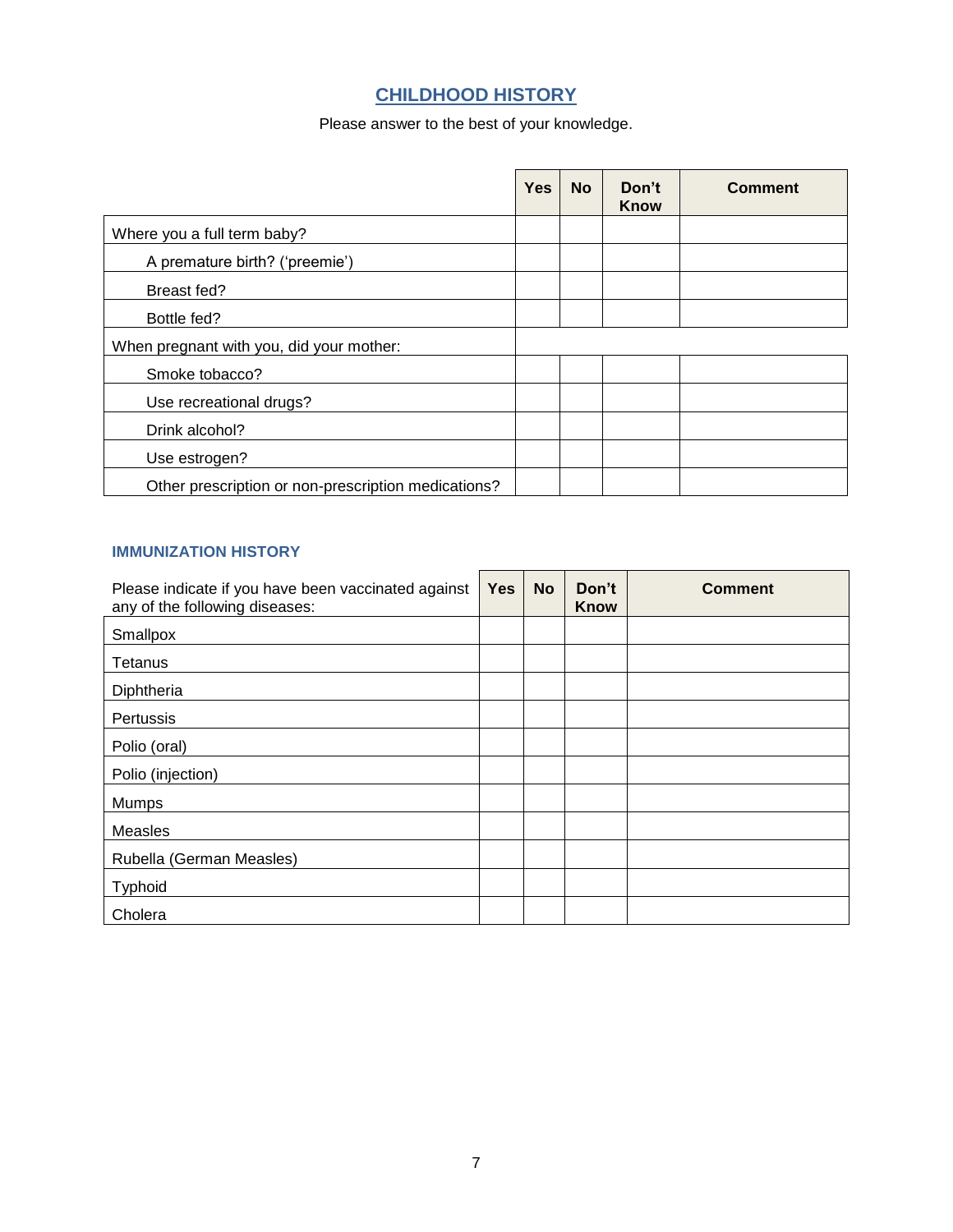#### **CHILDHOOD DIET**

| Was your childhood diet high in:                                                                 | <b>Yes</b> | <b>No</b> | Don't<br>Know | Comment |  |  |  |  |
|--------------------------------------------------------------------------------------------------|------------|-----------|---------------|---------|--|--|--|--|
| Sugar? (Sweets, Candy, Cookies, etc)                                                             |            |           |               |         |  |  |  |  |
| Soda?                                                                                            |            |           |               |         |  |  |  |  |
| Fast food, pre-packaged foods, artificial<br>sweeteners?                                         |            |           |               |         |  |  |  |  |
| Milk, cheeses, other dairy products?                                                             |            |           |               |         |  |  |  |  |
| Meat, vegetables, & potato diet?                                                                 |            |           |               |         |  |  |  |  |
| Vegetarian diet?                                                                                 |            |           |               |         |  |  |  |  |
| Diet high in white breads?                                                                       |            |           |               |         |  |  |  |  |
| As a child, were there foods that you had to avoid because they gave you symptoms?<br>Yes<br>No. |            |           |               |         |  |  |  |  |
| If yes, please explain: (Example: milk – diarrhea)                                               |            |           |               |         |  |  |  |  |
|                                                                                                  |            |           |               |         |  |  |  |  |

### **CHILDHOOD ILLNESSES**

Please indicate which of the following problems/conditions you experienced as a child (ages birth to 12 years) and the approximate age of onset. 

|                                    | <b>YES</b> | <b>AGE</b> |                                          |
|------------------------------------|------------|------------|------------------------------------------|
| ADD (Attention Deficient Disorder) |            |            | Mumps                                    |
| Asthma                             |            |            | Pneumonia                                |
| <b>Bronchitis</b>                  |            |            | Seasonal allergies                       |
| Chicken Pox                        |            |            | Skin disorders (e.g. dermatitis,<br>etc) |
| Colic                              |            |            | Strep infections                         |
| Congenital problems                |            |            | Tonsillitis                              |
| Ear infections                     |            |            | Upset stomach, digestive<br>problems     |
| Fever blisters                     |            |            | Whooping cough                           |
| Frequent colds or flu              |            |            | Other (describe)                         |
| Frequent headaches                 |            |            | Other (describe)                         |
| Hyperactivity                      |            |            |                                          |
| Jaundice                           |            |            |                                          |
| Measles                            |            |            |                                          |

| <b>YES</b> | <b>AGE</b> |                                          | <b>YES</b> | <b>AGE</b> |
|------------|------------|------------------------------------------|------------|------------|
|            |            | Mumps                                    |            |            |
|            |            | Pneumonia                                |            |            |
|            |            | Seasonal allergies                       |            |            |
|            |            | Skin disorders (e.g. dermatitis,<br>etc) |            |            |
|            |            | Strep infections                         |            |            |
|            |            | <b>Tonsillitis</b>                       |            |            |
|            |            | Upset stomach, digestive<br>problems     |            |            |
|            |            | Whooping cough                           |            |            |
|            |            | Other (describe)                         |            |            |
|            |            | Other (describe)                         |            |            |
|            |            |                                          |            |            |
|            |            |                                          |            |            |
|            |            |                                          |            |            |

As a child did you:

| Have a high absence from school?                                                | Yes a | No l            |
|---------------------------------------------------------------------------------|-------|-----------------|
| If yes, $why$ ?                                                                 |       |                 |
| Experience chronic exposure to second hand smoke within your home? Yes __ No___ |       |                 |
| Experience abuse                                                                |       | Yes No          |
| Have alcoholic parents?                                                         |       | $Yes$ No $\_\_$ |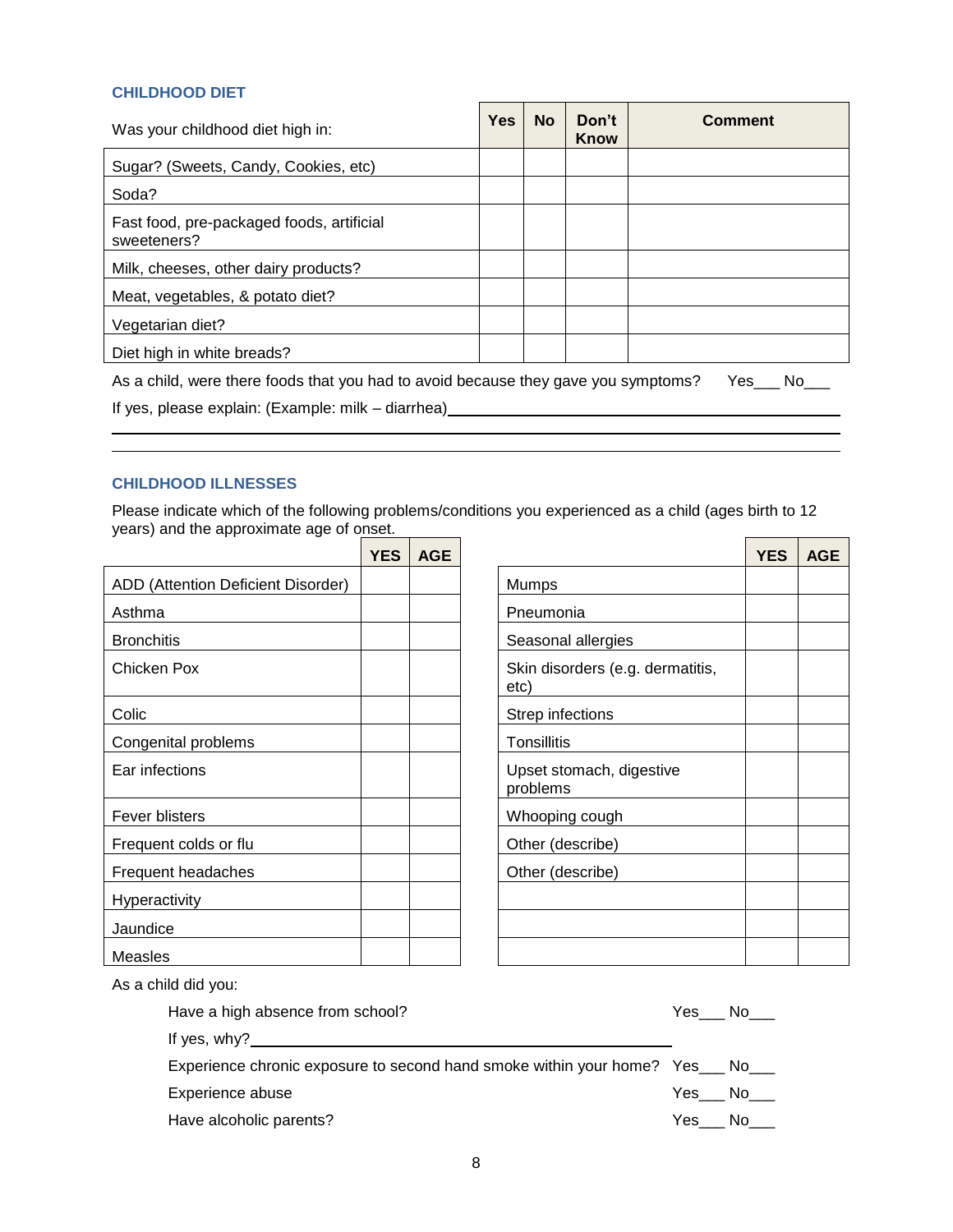# **FEMALE MEDICAL HISTORY**

| <u>FEMALE MEDIUAL FIJI UK I</u>                                                                                                                                                                                           |
|---------------------------------------------------------------------------------------------------------------------------------------------------------------------------------------------------------------------------|
| (For women only)                                                                                                                                                                                                          |
| <b>OBSTETRICS HISTORY</b>                                                                                                                                                                                                 |
| Check box if yes, and provide number of pregnancies and/or occurrences of conditions                                                                                                                                      |
| $\Box$<br>Vaginal deliveries                                                                                                                                                                                              |
| $\Box$<br>Living Children [1975]<br>u.                                                                                                                                                                                    |
| Gestational diabetes______<br>$\Box$                                                                                                                                                                                      |
| <b>GYNECOLOGICAL HISTORY</b>                                                                                                                                                                                              |
| Age at first menses?______                                                                                                                                                                                                |
|                                                                                                                                                                                                                           |
| Painful: Yes______ No_______ Clotting: Yes____ No____                                                                                                                                                                     |
| Date of last menstrual period: \[\starsqrtdge\] \]                                                                                                                                                                        |
| Do you currently use contraception? Yes_____ No____ If yes, what please indicate which form:<br>Non-hormonal                                                                                                              |
| $\Box$ Condom<br>Diaphragm<br>u<br>$\Box$<br>IUD<br>❏<br>Partner vasectomy<br>u.                                                                                                                                          |
| Hormonal                                                                                                                                                                                                                  |
| $\Box$ Birth control pills<br>Patch<br>$\Box$<br>Nuva Ring<br>$\Box$<br>□                                                                                                                                                 |
| Even if you are not currently using conception, but have used hormonal birth control in the past, please<br>indicate which type and for how long. Manual Community of the state of the state of the state of the state of |
| Do you experience breast tenderness, water retention, or irritability (PMS) symptoms in the second half of<br>your cycle? Yes _____<br>No.                                                                                |
| Please advise of any other symptoms that you feel are significant.                                                                                                                                                        |
| <u> 1989 - Andrea Andrew Maria (h. 1989).</u>                                                                                                                                                                             |
| Are you menopausal? Yes______ No_____ If yes, age of menopause__________________                                                                                                                                          |
| Do you currently take hormone replacement? Yes___ No___ If yes, what type and for how long?_____                                                                                                                          |
| $\Box$ Estrogen<br>□ Ogen<br>$\Box$ Estrace $\Box$ Premarin $\Box$ Progesterone<br>$\Box$ Provera<br>$\Box$                                                                                                               |
| <b>DIAGNOSTIC TESTING</b>                                                                                                                                                                                                 |
|                                                                                                                                                                                                                           |
|                                                                                                                                                                                                                           |

Last Mammogram\_\_\_\_\_\_/\_\_\_\_\_\_/\_\_\_\_\_\_\_\_ Breast biopsy? Date:\_\_\_\_\_\_/\_\_\_\_\_\_/\_\_\_\_\_\_\_\_\_

Date of last bone densitiy\_\_\_\_\_/\_\_\_\_\_/\_\_\_\_\_\_ Results: High\_\_\_\_ Low\_\_\_\_ Within normal range\_\_\_\_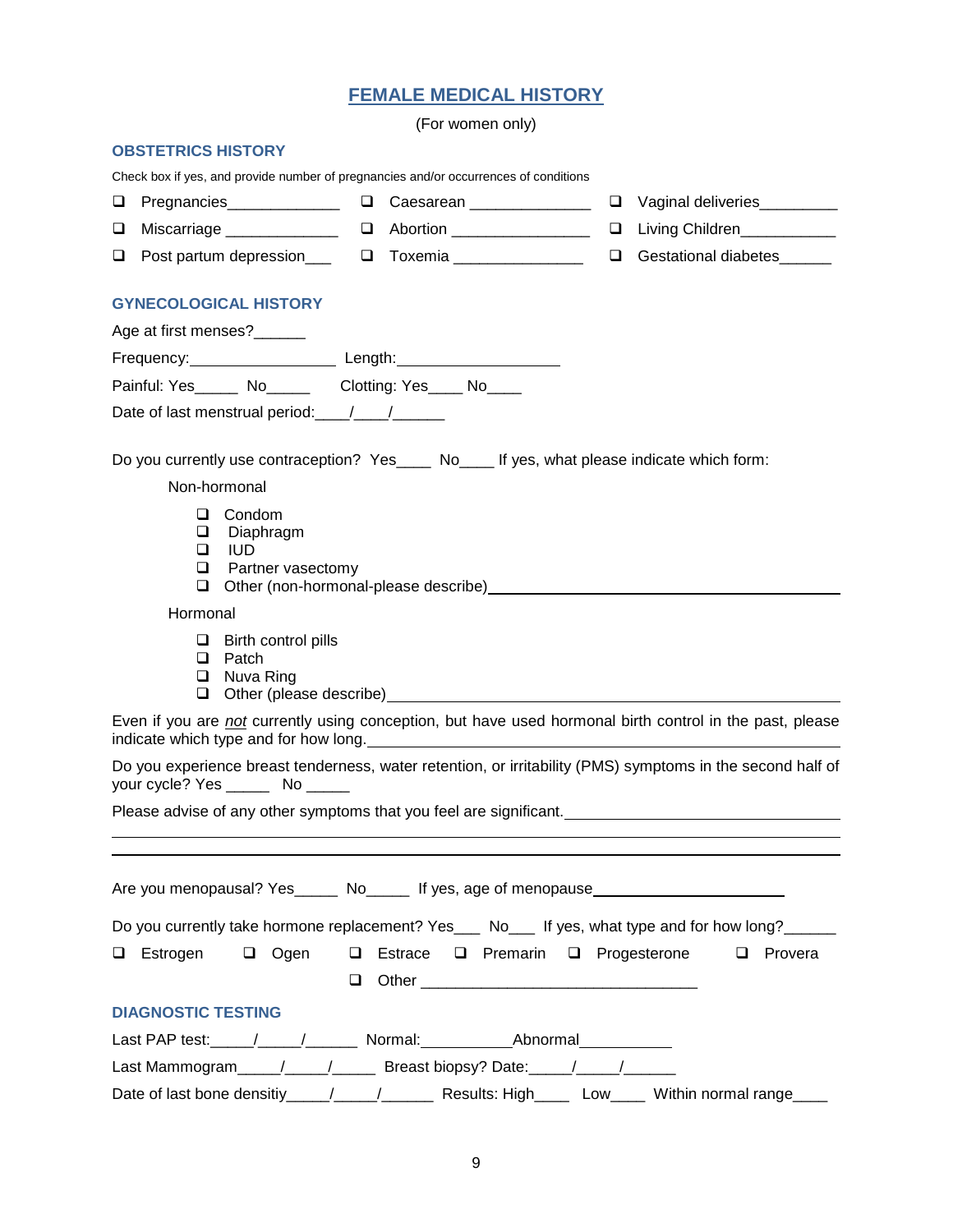# **FAMILY HEALTH HISTORY**

Please indicate current and past history to the best of your knowledge

| <b>Check Family Members</b><br>that Apply    | Father | <b>Mother</b> | Brother(s) | Sister(s) | Children | Grandmother<br><b>Maternal</b> | Grandfather<br><b>Maternal</b> | Grandmother<br>Paternal | Grandfather<br>Paternal |
|----------------------------------------------|--------|---------------|------------|-----------|----------|--------------------------------|--------------------------------|-------------------------|-------------------------|
| Age (if still living)                        |        |               |            |           |          |                                |                                |                         |                         |
| Age at death (if deceased)                   |        |               |            |           |          |                                |                                |                         |                         |
| <b>Heart Attack</b>                          |        |               |            |           |          |                                |                                |                         |                         |
| <b>Stroke</b>                                |        |               |            |           |          |                                |                                |                         |                         |
| <b>Uterine Cancer</b>                        |        |               |            |           |          |                                |                                |                         |                         |
| Colon Cancer                                 |        |               |            |           |          |                                |                                |                         |                         |
| <b>Breast Cancer</b>                         |        |               |            |           |          |                                |                                |                         |                         |
| Ovarian Cancer                               |        |               |            |           |          |                                |                                |                         |                         |
| Prostate Cancer                              |        |               |            |           |          |                                |                                |                         |                         |
| Skin Cancer                                  |        |               |            |           |          |                                |                                |                         |                         |
| ADD/ADHD                                     |        |               |            |           |          |                                |                                |                         |                         |
| ALS or other Motor Neuron<br><b>Diseases</b> |        |               |            |           |          |                                |                                |                         |                         |
| Alzheimer's                                  |        |               |            |           |          |                                |                                |                         |                         |
| Anemia                                       |        |               |            |           |          |                                |                                |                         |                         |
| Anxiety                                      |        |               |            |           |          |                                |                                |                         |                         |
| Arthritis                                    |        |               |            |           |          |                                |                                |                         |                         |
| Asthma                                       |        |               |            |           |          |                                |                                |                         |                         |
| Autism                                       |        |               |            |           |          |                                |                                |                         |                         |
| Autoimmune Diseases (such as<br>Lupus)       |        |               |            |           |          |                                |                                |                         |                         |
| <b>Bipolar Disease</b>                       |        |               |            |           |          |                                |                                |                         |                         |
| Bladder disease                              |        |               |            |           |          |                                |                                |                         |                         |
| Blood clotting problems                      |        |               |            |           |          |                                |                                |                         |                         |
| Celiac disease                               |        |               |            |           |          |                                |                                |                         |                         |
| Dementia                                     |        |               |            |           |          |                                |                                |                         |                         |
| Depression                                   |        |               |            |           |          |                                |                                |                         |                         |
| <b>Diabetes</b>                              |        |               |            |           |          |                                |                                |                         |                         |
| Eczema                                       |        |               |            |           |          |                                |                                |                         |                         |
| Emphysema                                    |        |               |            |           |          |                                |                                |                         |                         |
| <b>Environmental Sensitivities</b>           |        |               |            |           |          |                                |                                |                         |                         |
| Epilepsy                                     |        |               |            |           |          |                                |                                |                         |                         |
| Flu                                          |        |               |            |           |          |                                |                                |                         |                         |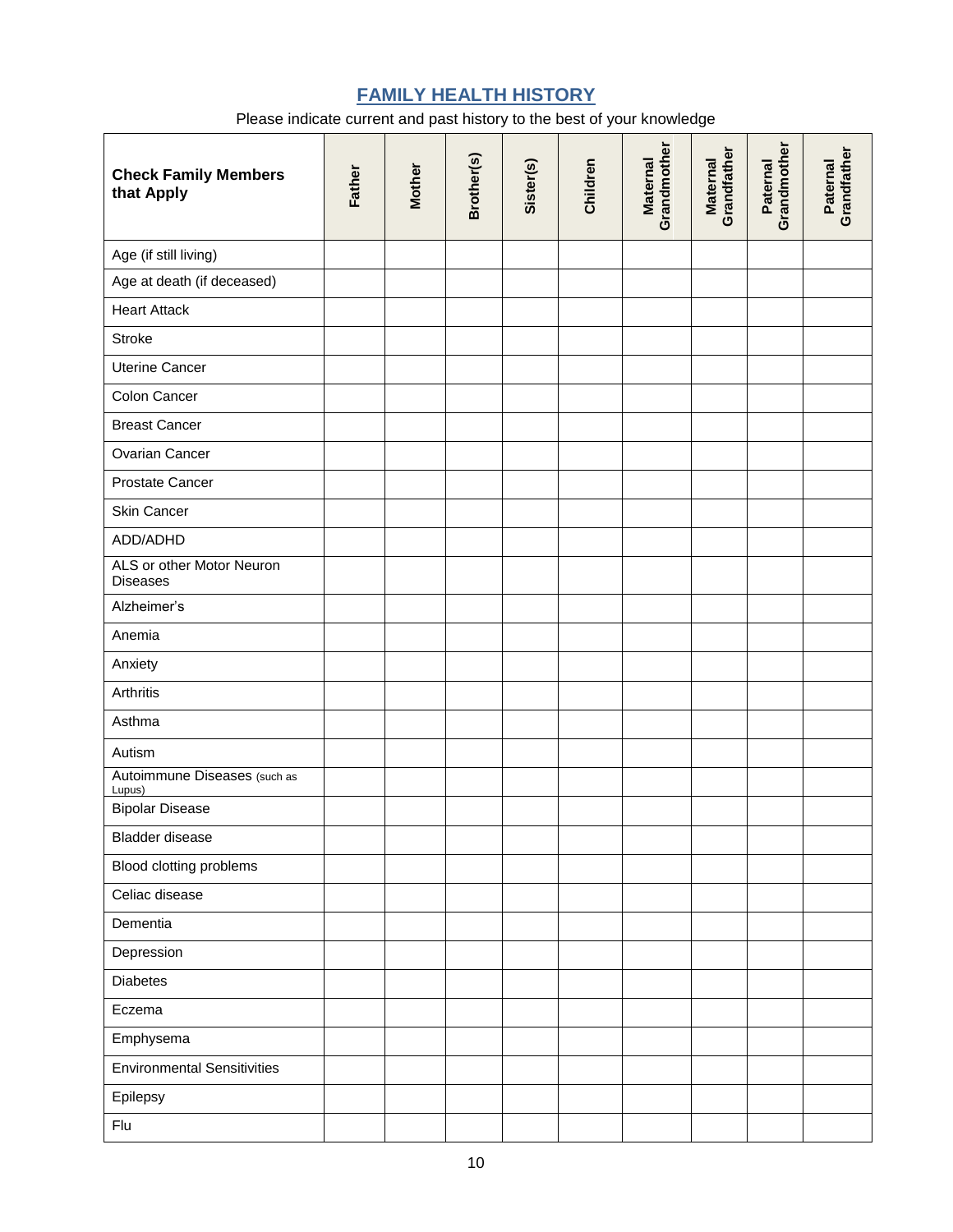| <b>Check Family Members</b><br>that Apply                                 | Father | <b>Mother</b> | Brother(s) | Sister(s) | Children | Grandmother<br><b>Maternal</b> | Grandfather<br><b>Maternal</b> | Grandmother<br>Paternal | Grandfather<br>Paternal |
|---------------------------------------------------------------------------|--------|---------------|------------|-----------|----------|--------------------------------|--------------------------------|-------------------------|-------------------------|
| Genetic disorders                                                         |        |               |            |           |          |                                |                                |                         |                         |
| Glaucoma                                                                  |        |               |            |           |          |                                |                                |                         |                         |
| Headache                                                                  |        |               |            |           |          |                                |                                |                         |                         |
| <b>Heart Disease</b>                                                      |        |               |            |           |          |                                |                                |                         |                         |
| High Blood Pressure                                                       |        |               |            |           |          |                                |                                |                         |                         |
| <b>High Cholesterol</b>                                                   |        |               |            |           |          |                                |                                |                         |                         |
| Inflammatory Arthritis (Rheumatoid,<br>Psoriatic, Ankylosing spondylitis) |        |               |            |           |          |                                |                                |                         |                         |
| Inflammatory Bowel Disease                                                |        |               |            |           |          |                                |                                |                         |                         |
| Insomnia                                                                  |        |               |            |           |          |                                |                                |                         |                         |
| Irritable Bowel Syndrome                                                  |        |               |            |           |          |                                |                                |                         |                         |
| Kidney disease                                                            |        |               |            |           |          |                                |                                |                         |                         |
| Multiple Sclerosis                                                        |        |               |            |           |          |                                |                                |                         |                         |
| Nervous breakdown                                                         |        |               |            |           |          |                                |                                |                         |                         |
| Obesity                                                                   |        |               |            |           |          |                                |                                |                         |                         |
| Osteoporosis                                                              |        |               |            |           |          |                                |                                |                         |                         |
| Other                                                                     |        |               |            |           |          |                                |                                |                         |                         |
| Parkinson's                                                               |        |               |            |           |          |                                |                                |                         |                         |
| Pneumonia/Bronchitis                                                      |        |               |            |           |          |                                |                                |                         |                         |
| Psoriasis                                                                 |        |               |            |           |          |                                |                                |                         |                         |
| Psychiatric disorders                                                     |        |               |            |           |          |                                |                                |                         |                         |
| Schizophrenia                                                             |        |               |            |           |          |                                |                                |                         |                         |
| Sleep Apnea                                                               |        |               |            |           |          |                                |                                |                         |                         |
| Smoking addiction                                                         |        |               |            |           |          |                                |                                |                         |                         |
| Stroke                                                                    |        |               |            |           |          |                                |                                |                         |                         |
| Substance abuse (such as<br>alcoholism)                                   |        |               |            |           |          |                                |                                |                         |                         |
| Ulcers                                                                    |        |               |            |           |          |                                |                                |                         |                         |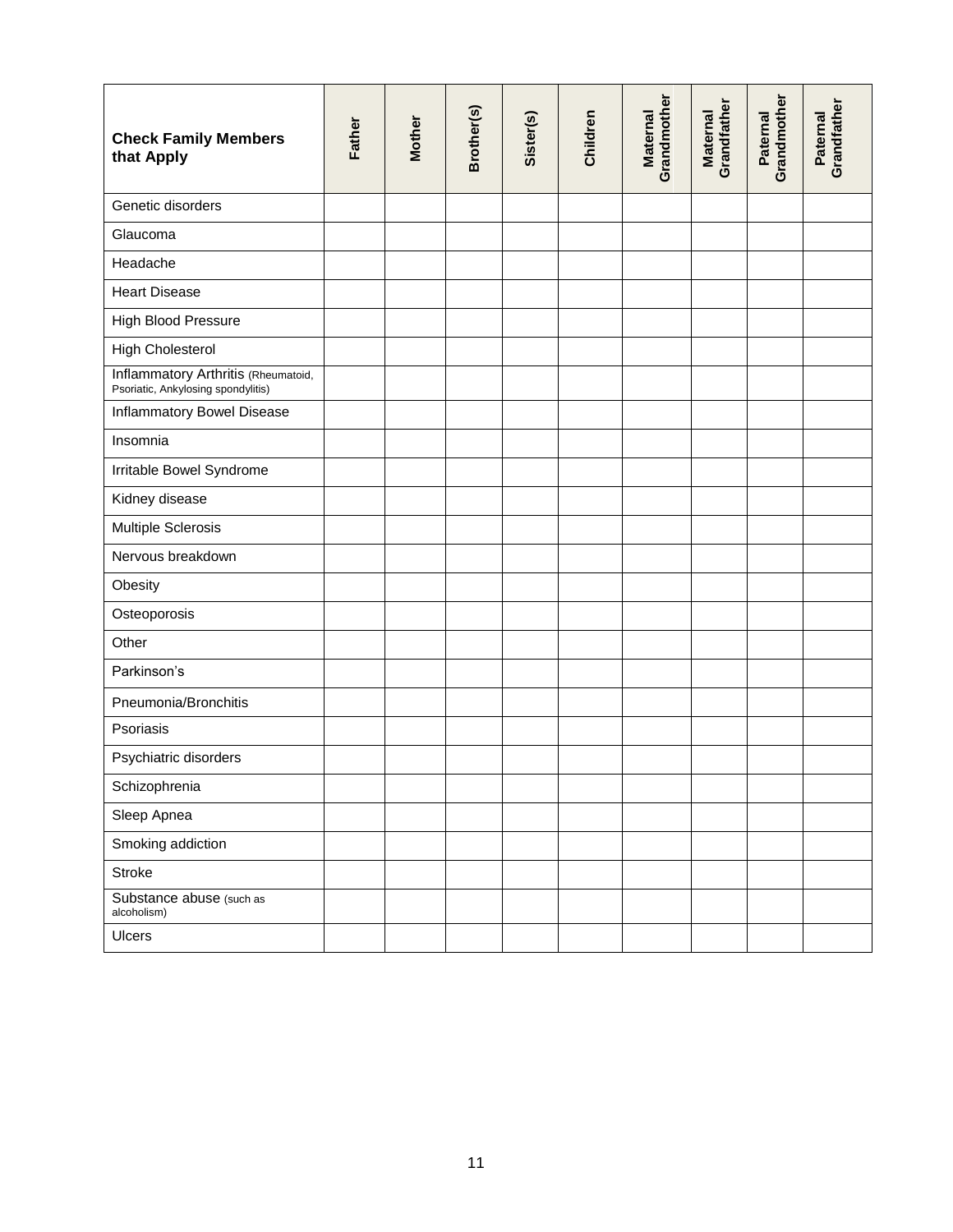### **REVIEW OF SYMPTOMS**

**Check (√)** those items that applied to you in the *past*. **Circle** those that *presently* apply.

#### **GENERAL**

- D Fever
- □ Chills/Cold all over
- Aches/Pains
- □ General Weakness
- □ Difficulty sweating
- **Excessive Sweating**
- □ Swollen Glands
- □ Cold hands & Feet
- □ Fatigue
- Difficulty falling asleep
- □ Sleepwalker
- □ Nightmares
- □ No dream recall
- □ Early waking
- Daytime sleepiness
- Distorted vision

#### **SKIN:**

- □ Cuts heal slowly
- D Bruise easily
- □ Rashes
- **D** Pigmentation
- □ Changing Moles
- **Q** Calluses
- D Eczema
- **D** Psoriasis
- □ Dryness/cracking skin
- **D** Oiliness
- ltching
- a Acne
- Boils
- D Hives
- □ Fungus on Nails
- □ Peeling Skin
- □ Shingles
- □ Nails Split
- White Spots/Lines on Nails
- □ Crawling Sensation
- □ Burning on Bottom of Feet
- □ Athletes Foot
- D Cellulite
- **Bugs love to bite you**
- □ Bumps on back of arms & front of thighs
- □ Skin cancer
- □ Strong body odor

#### **Is your skin sensitive to:**

- □ Sun
- **D** Fabrics
- Detergents
- **Lotions/Creams**

#### **HEAD:**

- □ Poor Concentration
- □ Confusion
- D Headaches:
	- □ After Meals
	- Severe
	- **D** Migraine
	- □ Frontal
	- □ Afternoon
	- D Occipital
	- □ Afternoon
	- Daytime
	- Relieved by:
		- □ Eating Sweets
- □ Concussion/Whiplash
- **D** Mental sluggishness
- □ Forgetfulness
- $\Box$  Indecisive
- □ Face twitch
- **D** Poor memory
- □ Hair loss

#### **EYES:**

- □ Feeling of sand in eyes
- Double vision
- **D** Blurred vision
- **Poor night vision**
- □ See bright flashes
- □ Halo around lights
- **Eye pains**
- Dark circles under eyes
- □ Strong light irritates
- □ Cataracts<br>□ Floaters in
- Floaters in eyes
- □ Visual hallucinations

#### **EARS:**

- Aches
- Discharge/Conjunctivitis
- D Pains
- □ Ringing
- Deafness/Hearing loss
- ltching
- **D** Pressure
- □ Hearing aid
- **D** Frequent infections
- □ Tubes in ears
- □ Sensitive to loud noises
- □ Hearing hallucinations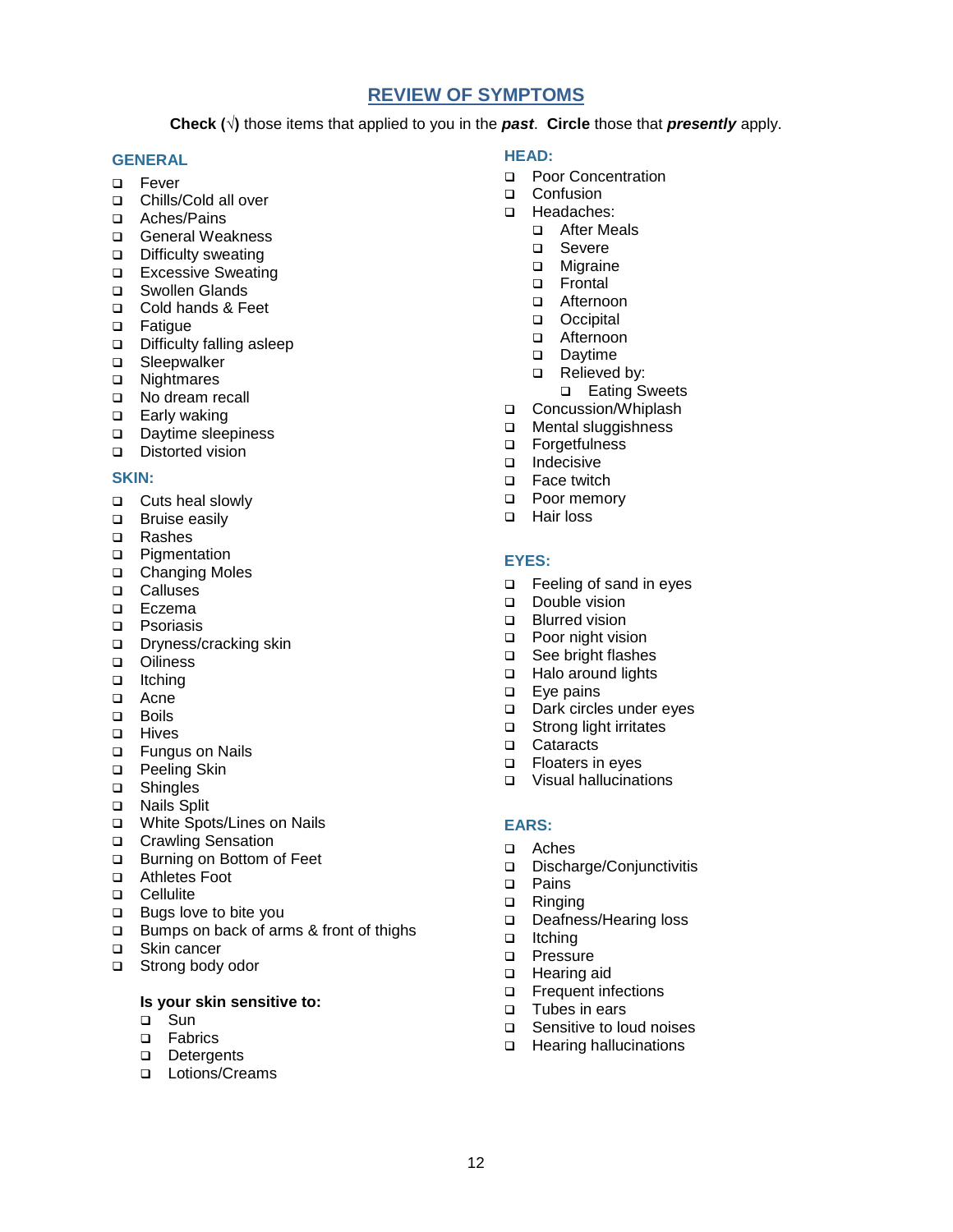#### **NOSE/SINUSES**

- □ Stuffy
- **D** Bleeding
- Running/Discharge
- □ Watery nose
- □ Congested
- □ Infection
- □ Polyps
- Acute smell
- Drainage
- □ Sneezing spells
- □ Post nasal drip
- No sense of smell
- Do the change of seasons tend to make your symptoms worse? Yes/No

#### **If yes, is it worse in the:**

- □ Spring
- □ Summer
- Fall
- **D** Winter

#### **MOUTH:**

- □ Coated tongue
- □ Sore tonque
- □ Teeth problems
- □ Bleeding gums
- □ Canker sores
- TMJ
- □ Cracked lips/ corners
- □ Chapped lips
- □ Fever blisters
- **D** Wear dentures
- Grind teeth when sleeping
- □ Bad breath
- Dry mouth

### **THROAT:**

- D Mucus
- □ Difficulty swallowing
- **D** Frequent hoarseness
- **D** Tonsillitis
- □ Enlarged glands
- □ Constant clearing of throat
- □ Throat closes up

#### **NECK:**

- □ Stiffness
- □ Swelling
- **Q** Lumps
- □ Neck glands swell

#### **CIRCULATION/RESPIRATION**:

- □ Swollen ankles
- □ Sensitive to hot
- □ Sensitive to cold
- Extremities cold or clammy
- □ Hands/Feet go to sleep/numbness/tingling
- □ High blood pressure
- □ Chest pain<br>□ Pain betwe
- Pain between shoulders
- Dizziness upon standing
- □ Fainting spells
- High cholesterol
- High triglycerides
- □ Wheezing
- Irregular heartbeat
- **D** Palpitations
- **Low exercise tolerance**
- □ Frequent coughs
- **Breathing heavily**
- **D** Frequently sighing
- Shortness of breath
- □ Night sweats
- Varicose veins/spider veins
- **D** Mitral valve prolapse
- D Murmurs
- □ Skipped heartbeat
- Heart enlargement
- □ Angina pain
- □ Bronchitis/Pneumonia
- □ Emphysema
- □ Croup
- **D** Frequent colds
- □ Heavy/tight chest
- $\Box$  Prior heart attack ? When  $\Box$
- D Phlebitis

#### **GASTROINTESTINAL**

- **Q** Peptic/Duodenal Ulcer
- **D** Poor appetite
- Excessive appetite
- □ Gallstones
- Gallbladder pain
- □ Nervous stomach
- □ Full feeling after small meal
- Indigestion
- □ Heartburn
- □ Acid Reflux
- Hiatal Hernia
- Nausea
- □ Vomiting
- Vomiting blood
- Abdominal Pains/Cramps
- Gas

13

- Diarrhea
- □ Constipation □ Changes in bowels

□ Rectal bleeding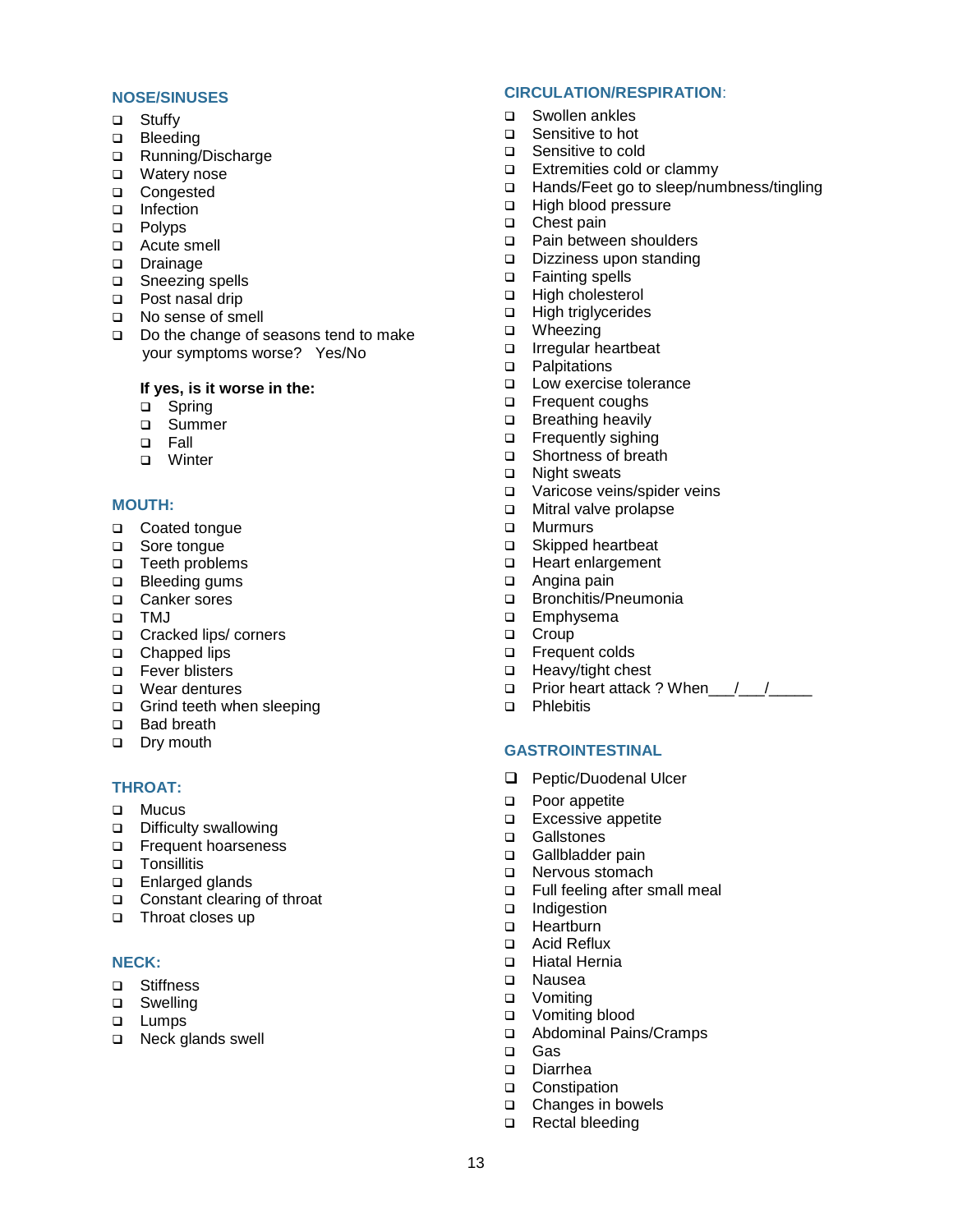- □ Tarry stools
- □ Rectal itching
- **D** Use laxatives
- **D** Bloating
- □ Belch frequently
- □ Anal itching
- Anal fissures
- Bloody stools
- □ Undigested food in stools

#### **KIDNEY/URINARY TRACT:**

- □ Burning
- **D** Frequent urination
- □ Blood in urine
- □ Night time urination
- **D** Problem passing urine
- □ Kidney pain
- □ Kidney stones
- □ Painful urination
- **Bladder infections**
- □ Kidney infections
- □ Syphilis
- □ Bedwetting
- □ Have trichomonas

#### **WOMEN'S HISTORY (for women only)**

- $\Box$  Fibrocystic breasts
- **Lumps in breast**
- Fibroid Tumors/Breast
- □ Spotting
- $\Box$  Heavy periods
- □ Fibroid Tumors/Uterus
- **Q** Painful periods
- $\Box$  Change in period
- **Breast soreness before period**
- **Q** Endometriosis
- □ Non-period bleeding
- □ Breast soreness during period
- □ Vaginal dryness
- Vaginal discharge
- □ Partial/total hysterectomy
- $\Box$  Hot flashes
- **Q** Mood swings
- □ Concentration/Memory Problems
- □ Breast cancer
- **Q** Ovarian cysts
- **D** Pregnant
- $\Box$  Infertility
- Decreased libido
- $\Box$  Heavy bleeding
- $\Box$  Joint pains
- **u** Headaches
- $\Box$  Weight gain
- □ Loss of bladder control
- **Q** Palpitations

#### **MEN'S HISTORY (for men only)**

Have you had a PSA done?

- Yes \_\_\_\_\_\_\_ No \_
	- PSA Level:
	- $\Box$  0 2  $\Box$  2 – 4
	- $-4 10$
	- $\square$  >10
- **Q** Prostate enlargement
- **Q** Prostate infection
- $\Box$  Change in libido
- Impotence
- Diminished/poor libido
- $\Box$  Infertility
- $\Box$  Lumps in testicles
- □ Sore on penis
- □ Genital pain
- $\Box$  Hernia
- **D** Prostate cancer
- **Low sperm count**
- Difficulty obtaining erection
- $\Box$  Difficulty maintaining an erection
- $\Box$  Nocturia (urination at night)
	- $\Box$  How many times at night?
- □ Urgency/Hesitancy/Change in Urinary Stream
- □ Loss of bladder control

#### **JOINT/MUSCLES/TENDONS**

- Pain wakes you
- **u** Weakness in legs and arms
- □ Balance problems
- **D** Muscle cramping
- □ Head injury
- **D** Muscle stiffness in morning
- Damp weather bothers you

#### **EMOTIONAL:**

- **D** Convulsions
- Dizziness
- □ Fainting Spells
- □ Blackouts/Amnesia
- □ Had prior shock therapy
- □ Frequently keyed up and jittery
- □ Startled by sudden noises
- □ Anxiety/Feeling of panic
- Go to pieces easily
- D Forgetful

14

□ Listless/groggy

□ Vision changes **Unable to reason** 

**Unusual tension** 

□ Withdrawn feeling/Feeling 'lost'

□ Considered a nervous person by others

□ Had nervous breakdown □ Unable to concentrate/short attention span

□ Tends to worry needlessly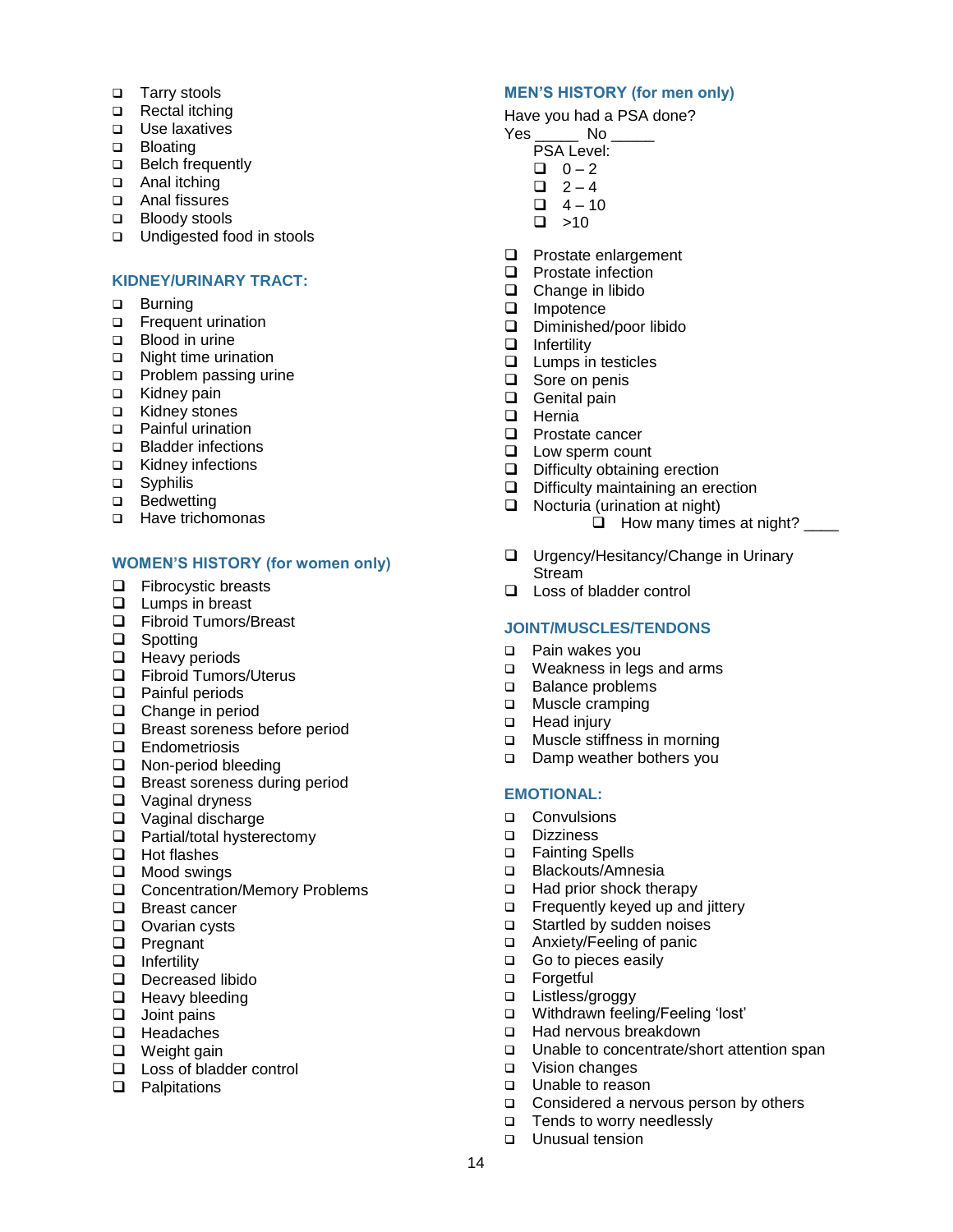#### **EMOTIONAL (CONTINUED)**

- **D** Frustration
- **Emotional numbness**
- □ Often break out in cold sweats
- **D** Profuse sweating
- Depressed
- □ Previously admitted for psychiatric care
- $\Box$  Often awakened by frightening dreams
- □ Family member had nervous breakdown
- □ Use tranquilizers
- **D** Misunderstood by others
- Irritable/
- □ Feeling of hostility/volatile or aggressive
- **D** Fatigue
- **D** Hyperactive
- $\Box$  Restless leg syndrome
- Considered clumsy
- □ Unable to coordinate muscles
- □ Have difficulty falling asleep
- □ Have difficulty staying asleep
- Daytime sleepiness
- □ Am a workaholic
- □ Have had hallucinations
- Have considered suicide
- □ Have overused alcohol
- Family history of overused alcohol
- □ Cry often
- Feel insecure
- □ Have overused drugs
- □ Been addicted to drugs
- □ Extremely shy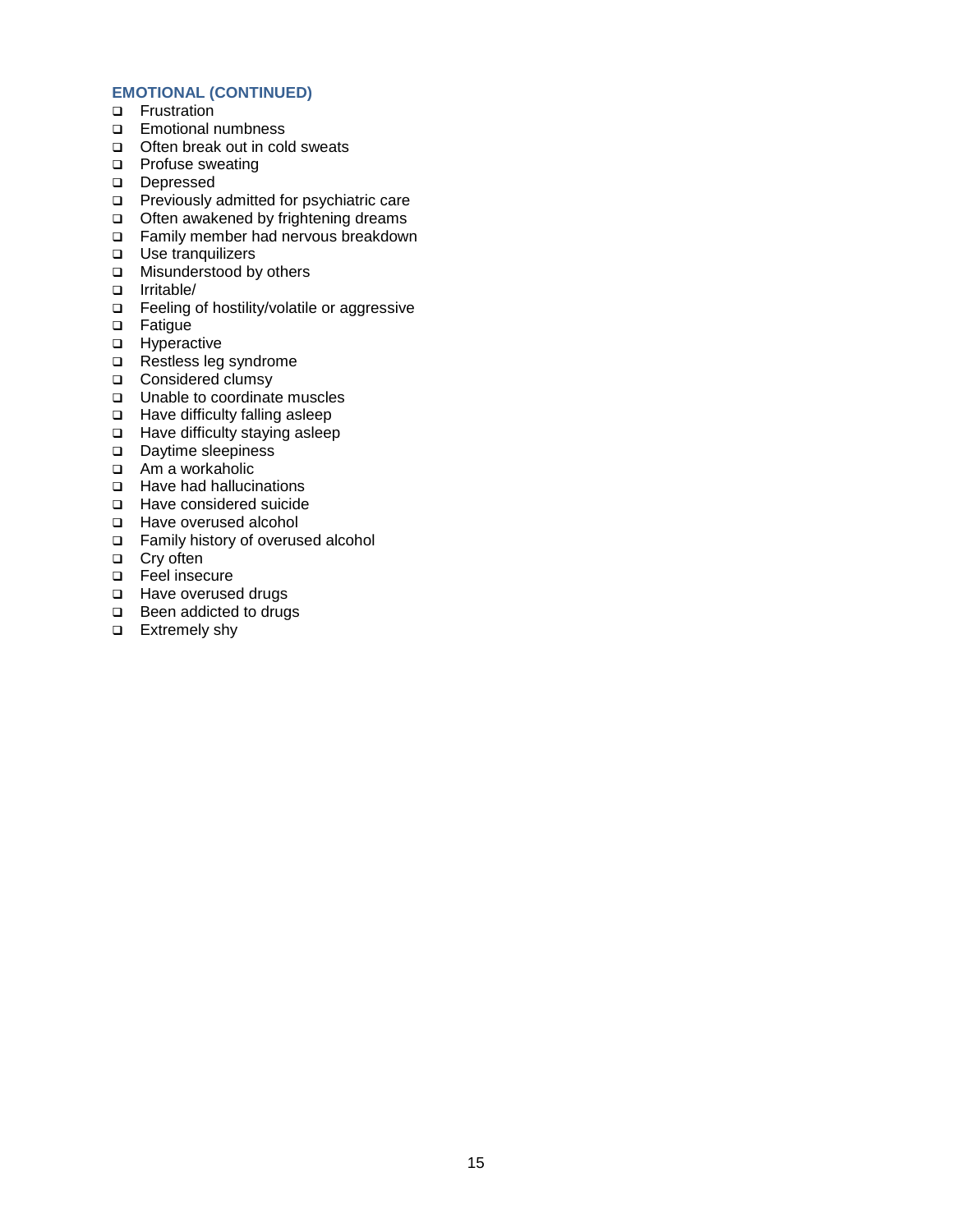# **PAIN ASSESSMENT**

Are you currently in pain? The Message Message Message No Message No. 1991 Is the source of your pain due to an injury? Yes\_\_\_ No\_\_\_ If yes, please describe your injury and the date in which it occurred:

\_\_\_\_\_\_\_\_\_\_\_\_\_\_\_\_\_\_\_\_\_\_\_\_\_\_\_\_\_\_\_\_\_\_\_\_\_\_\_\_\_\_\_\_\_\_\_\_\_\_\_\_\_\_\_\_\_\_\_\_\_\_\_\_\_\_\_\_\_\_\_\_\_\_\_\_\_\_\_\_\_\_

*If no*, please describe how long you have experienced this pain and what you believe it is attributed to:

> Please use the area(s) and illustration below to describe the severity of your pain. (0= no pain, 10= severe pain)

|         |                      |  |  |                      | Example:_______ <b>Neck_</b> |                              |  |  |                      |  |  |
|---------|----------------------|--|--|----------------------|------------------------------|------------------------------|--|--|----------------------|--|--|
|         |                      |  |  |                      |                              | 0 1 2 3 4 5 $\circ$ 7 8 9 10 |  |  |                      |  |  |
| Area 1. |                      |  |  |                      |                              | Area 2.                      |  |  |                      |  |  |
|         | 1 2 3 4 5 6 7 8 9 10 |  |  |                      |                              |                              |  |  | 1 2 3 4 5 6 7 8 9 10 |  |  |
| Area 3. |                      |  |  |                      |                              | Area 4.                      |  |  |                      |  |  |
|         |                      |  |  | 1 2 3 4 5 6 7 8 9 10 |                              |                              |  |  | 1 2 3 4 5 6 7 8 9 10 |  |  |

Use the letters provided to mark your area(s) of pain on the illustration.

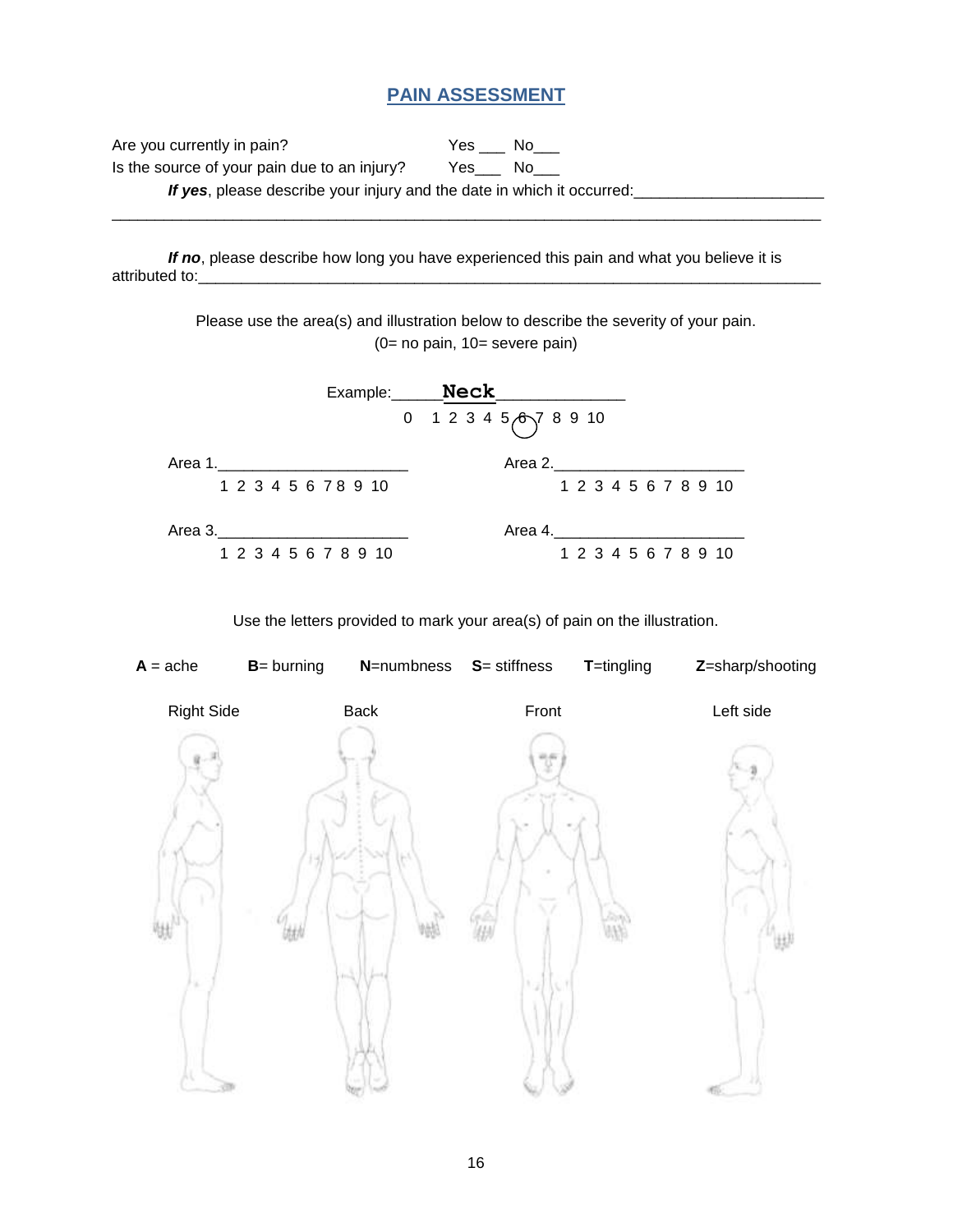# **DENTAL HISTORY**

|                                                                | Yes | No |
|----------------------------------------------------------------|-----|----|
| Problem with sore gums (gingivitis)?                           |     |    |
| Ringing in the ears (tinnitus)?                                |     |    |
| Have TMJ (temporal mandibular joint) problems?                 |     |    |
| Metallic taste in mouth?                                       |     |    |
| Problems with bad breath (halitosis) or white tongue (thrush)? |     |    |
| Previously or currently wear braces?                           |     |    |
| Problems chewing?                                              |     |    |
| Floss regularly?                                               |     |    |
| Do you have amalgam dental fillings? How many?                 |     |    |
| Did you receive these fillings as a child?                     |     |    |

List your approximate age and the type of dental work done from childhood until present:

| Age | Type of dental work: | Health Problems following dental work?<br>(describe) |
|-----|----------------------|------------------------------------------------------|
|     |                      |                                                      |
|     |                      |                                                      |
|     |                      |                                                      |
|     |                      |                                                      |
|     |                      |                                                      |
|     |                      |                                                      |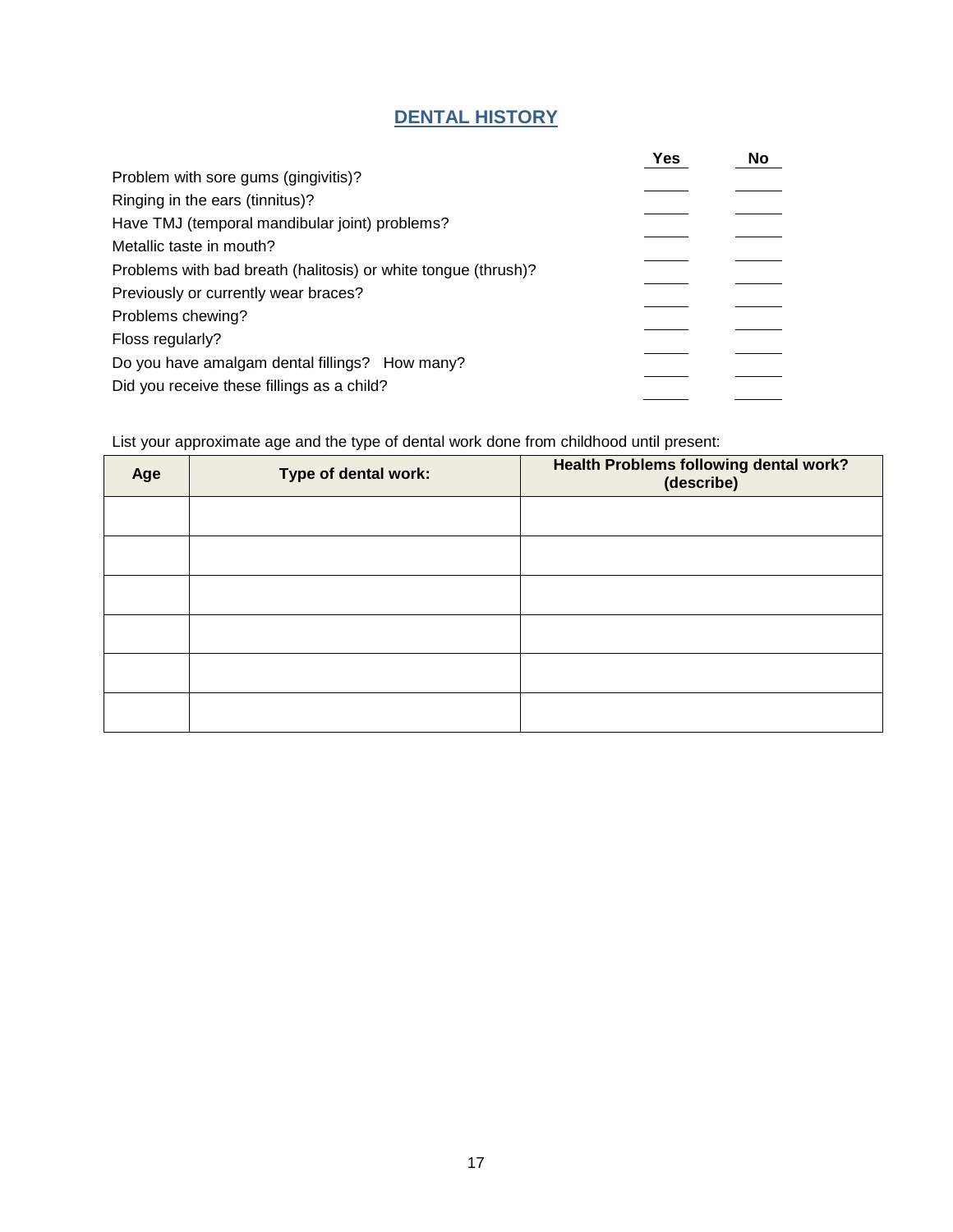# **NUTRITIONAL HISTORY**

Have you made any changes in your eating habits because of your health? Yes\_\_\_\_ No\_\_\_\_

# **FOOD DIARY**

Place a check mark next to the food/drink that applies to your current diet. (List continues on next page.)

| <b>Usual Breakfast</b> |                        | <b>Usual Lunch</b> |                        | <b>Usual Dinner</b> |                     |  |
|------------------------|------------------------|--------------------|------------------------|---------------------|---------------------|--|
| ❏                      | None                   | ❏                  | None                   | $\Box$              | None                |  |
| ❏                      | Bacon/Sausage          | $\Box$             | <b>Butter</b>          | ❏                   | Beans (legumes)     |  |
| ❏                      | <b>Bagel</b>           | $\Box$             | Coffee                 | ❏                   | Brown rice          |  |
| ❏                      | <b>Butter</b>          | $\Box$             | Eat in a cafeteria     | ❏                   | <b>Butter</b>       |  |
| ❏                      | Cereal                 | $\Box$             | Eat in restaurant      | □                   | Carrots             |  |
| ❏                      | Coffee                 | ❏                  | Fish sandwich          | ❏                   | Coffee              |  |
| ❏                      | Donut                  | $\Box$             | Fried foods            | ❏                   | Fish                |  |
| ❏                      | Eggs                   | $\Box$             | Hamburger              | ❏                   | Green vegetables    |  |
| ❏                      | Fruit                  | $\Box$             | Hot dogs               | $\Box$              | Juice               |  |
| ❏                      | Juice                  | $\Box$             | Juice                  | ❏                   | Margarine           |  |
| ❏                      | Margarine              | $\Box$             | Leftovers              | ❏                   | <b>Milk</b>         |  |
| ❏                      | Milk                   | $\Box$             | Lettuce                | □                   | Pasta               |  |
| ❏                      | Oat bran               | $\Box$             | Margarine              | ❏                   | Potato              |  |
| ❏                      | Sugar                  | $\Box$             | Mayo                   | ❏                   | Poultry             |  |
| ❏                      | Sweet roll             | ❏                  | Meat sandwich          | ❏                   | Red meat            |  |
| ❏                      | Sweetener              | $\Box$             | <b>Milk</b>            | ❏                   | Rice                |  |
| ❏                      | Tea                    | $\Box$             | Pizza                  | ❏                   | Salad               |  |
| ❏                      | Toast                  | $\Box$             | Potato chips           | $\Box$              | Salad dressing      |  |
| ❏                      | Water                  | $\Box$             | Salad                  | ❏                   | Soda                |  |
| ❏                      | Wheat bran             | $\Box$             | Salad dressing         | ❏                   | Sugar               |  |
| ❏                      | Yogurt                 | $\Box$             | Soda                   | $\Box$              | Sweetener           |  |
| ❏                      | Oat meal               | $\Box$             | Soup                   | ❏                   | Tea                 |  |
| ❏                      | Milk protein shake     | $\Box$             | Sugar                  | ❏                   | Vinegar             |  |
| ❏                      | Slim fast              | ❏                  | Sweetener              | ❏                   | Water               |  |
| ❏                      | <b>Carnation shake</b> | $\Box$             | Tea                    | ❏                   | White rice          |  |
| ❏                      | Soy protein            | $\Box$             | Tomato                 | ❏                   | Yellow vegetables   |  |
| $\Box$                 | Whey protein           | $\Box$             | Vegetables             | ❏                   | Other: (List below) |  |
| ❏                      | Rice protein           | $\Box$             | Water                  |                     |                     |  |
| ❏                      | Other: (List below)    | $\Box$             | Yogurt                 |                     |                     |  |
|                        |                        | ❏                  | Slim fast              |                     |                     |  |
|                        |                        | ❏                  | <b>Carnation shake</b> |                     |                     |  |
|                        |                        | $\Box$             | Protein shake          |                     |                     |  |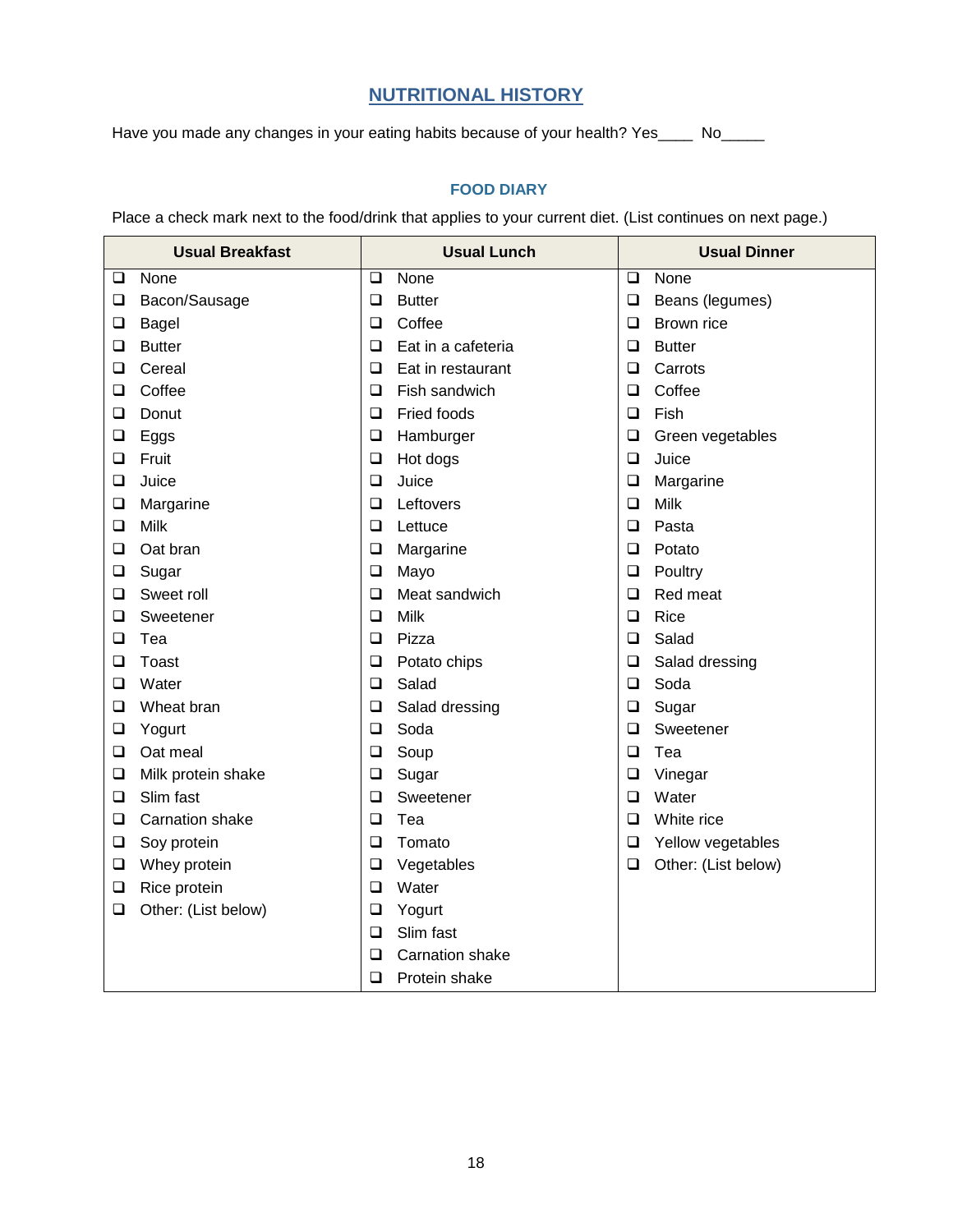How much of the following do you consume each week?

| Candy                                     |  |
|-------------------------------------------|--|
| Cheese                                    |  |
| Chocolate                                 |  |
| Cups of coffee containing caffeine        |  |
| Cups of decaffeinated coffee or tea       |  |
| Cups of hot chocolate                     |  |
| Cups of tea containing caffeine           |  |
| Diet soda                                 |  |
| Ice cream                                 |  |
| Salty foods                               |  |
| Slices of white bread (rolls/bagels, etc) |  |
| Soda with caffeine                        |  |
| Soda without caffeine                     |  |

| Do you currently follow a special diet or nutritional program? Yes_ |                          |
|---------------------------------------------------------------------|--------------------------|
| $\Box$ Overloote                                                    | $\Box$ <i>Vogotorion</i> |

- Ovo-lacto Diabetic Dairy restricted **Q** Vegetarian □ Vegan **Blood type diet**
- $\Box$  Other (describe)

Please tell us if there is anything special about your diet that we should know.

Do you have symptoms *immediately after* eating, such as belching, bloating, sneezing, hives, etc? Yes No

and the control of the control of the control of the control of the control of the control of the control of the

If yes, are these symptoms associated with any particular food or supplement?

Yes\_\_\_ No\_\_\_\_

If yes, please name the food or supplement and symptom(s).

Do you feel that you have *delayed* symptoms after eating certain foods, such as fatigue, muscle aches, sinus congestion, etc? (symptoms may not be evident for 24 hours or more) Yes\_\_\_ No\_\_\_\_

Do you feel **worse** when you eat a lot of:

- $\Box$  High fat foods
- $\Box$  High protein foods
- $\Box$  High carbohydrate foods (breads, pasta, potatoes)

Do you feel **better** when you eat a lot of:

- $\Box$  High fat foods
- $\Box$  High protein foods
- $\Box$  High carbohydrate foods (breads, pasta, potatoes)
- $\Box$  Refined sugar (junk food)
- □ Fried foods
- $\Box$  1 or 2 alcoholic drinks
- $\Box$  Other
- Refined sugar (junk food)
- □ Fried foods
- $\Box$  1 or 2 alcoholic drinks
- $\Box$  Other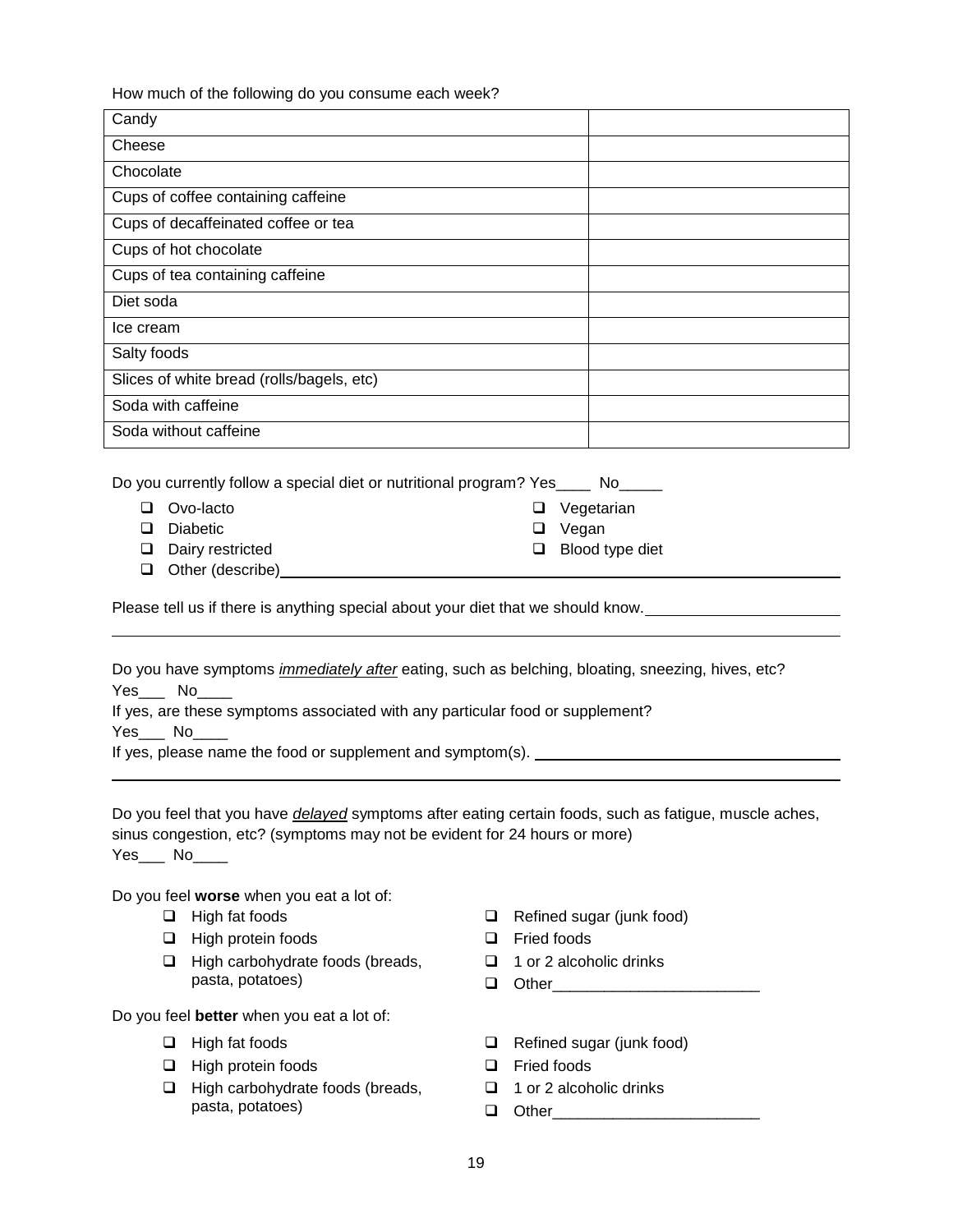| Does skipping meals greatly affect your symptoms? Yes ______ No ______                |  |
|---------------------------------------------------------------------------------------|--|
| Has there ever been a food that you have craved or 'binged' on over a period of time? |  |
|                                                                                       |  |
|                                                                                       |  |

| Do you have an aversion to certain foods? Yes |  |
|-----------------------------------------------|--|
| If yes, what food(s)                          |  |

\_\_\_\_\_\_\_\_\_\_\_\_\_\_\_\_\_\_\_\_\_\_\_\_\_\_\_\_\_\_\_\_\_\_\_\_\_\_\_\_\_\_\_\_\_\_\_\_\_\_\_\_\_\_\_\_\_\_\_\_\_\_\_\_\_\_\_\_\_\_\_\_\_\_\_\_\_\_\_\_\_\_\_\_

# Please complete the following chart as it relates to your bowel movements:

| <b>Frequency</b>                          | $\sqrt{}$  | <b>Color</b>              |  |
|-------------------------------------------|------------|---------------------------|--|
| More than 3x/day                          |            | Medium brown consistently |  |
| $1-3x/day$                                |            | Very dark or black        |  |
| 4-6x/week                                 |            | Greenish color            |  |
| 2-3x/week                                 |            | Blood is visible          |  |
| 1 or fewer x/week                         |            | Varies a lot              |  |
|                                           |            | Dark brown consistently   |  |
| <b>Consistency</b>                        | $\sqrt{ }$ | Yellow, light brown       |  |
| Soft and well formed                      |            | Greasy, shiny appearance  |  |
| Often floats                              |            |                           |  |
| Difficult to pass                         |            |                           |  |
| Diarrhea                                  |            |                           |  |
| Thin, long or narrow                      |            |                           |  |
| Small and hard                            |            |                           |  |
| Loose but not watery                      |            |                           |  |
| Alternating between hard and loose/watery |            |                           |  |

Intestinal gas:

- Daily
- **Q** Occasionally
- **Q** Excessive
- $\Box$  Present with pain
- **Q** Foul smelling
- Little odor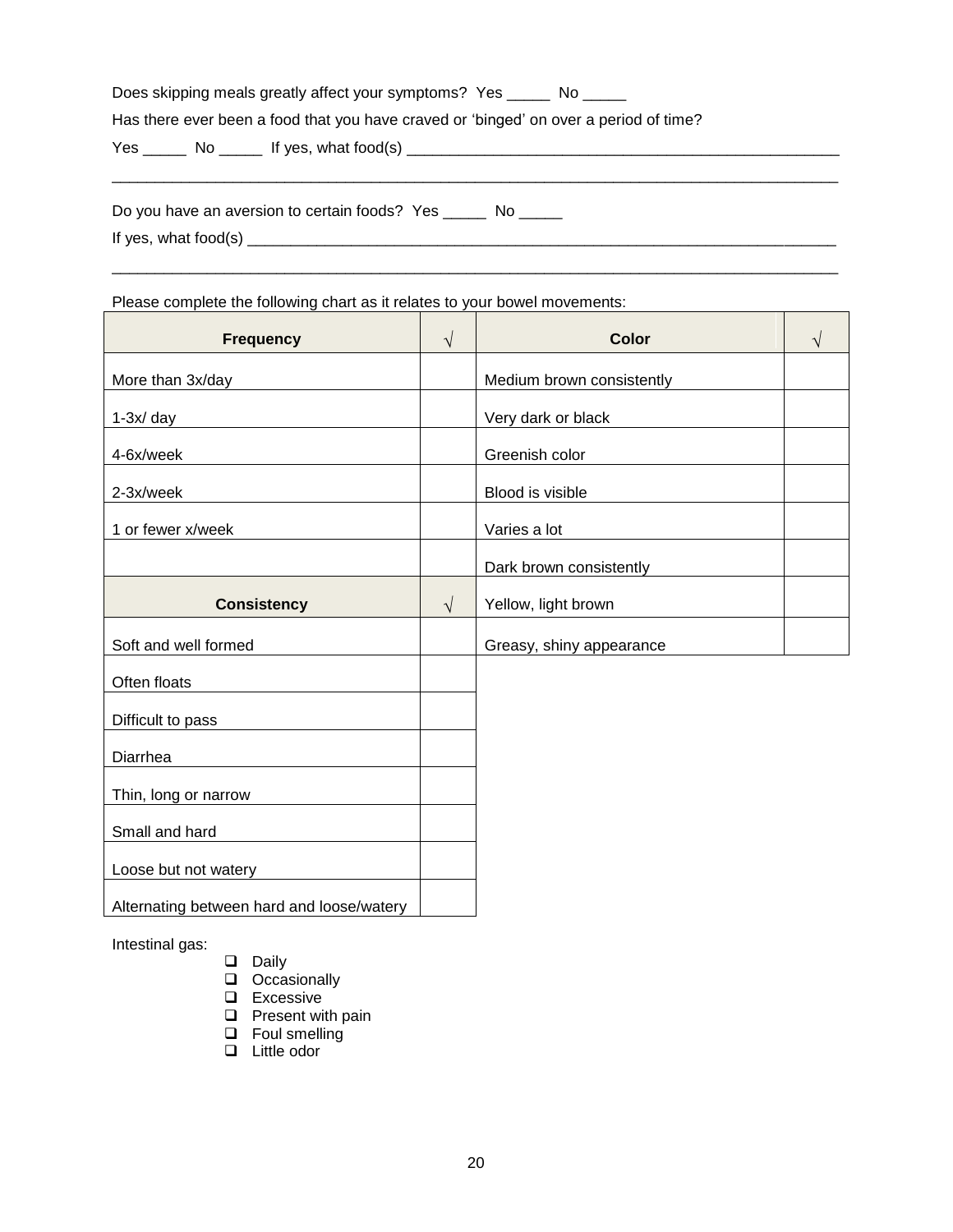# **LIFESTYLE HISTORY**

| Have you ever used tobacco? Yes _____ No ______                                     |  |
|-------------------------------------------------------------------------------------|--|
| If yes, what type? Cigarette ____ Smokeless ____ Cigar ____ Pipe ____ Patch/Gum ___ |  |
| How much?                                                                           |  |
| Number of years?<br><u>If not a current user</u> , year quit                        |  |
| Attempts to quit: _________                                                         |  |
| Are you exposed to $2^{nd}$ hand smoke regularly? If yes, please explain:           |  |

| <b>ALCOHOL INTAKE</b>                                                                                                                                                                        |  |  |  |  |
|----------------------------------------------------------------------------------------------------------------------------------------------------------------------------------------------|--|--|--|--|
| Have you ever used alcohol? Yes _____ No_____                                                                                                                                                |  |  |  |  |
| If yes, how often do you now drink alcohol?                                                                                                                                                  |  |  |  |  |
| No longer drink alcohol<br>⊔<br>Average 1-3 drinks per week<br>□<br>$\Box$<br>Average 4-6 drinks per week<br>$\Box$<br>Average 7-10 drinks per week<br>$\Box$<br>Average >10 drinks per week |  |  |  |  |
| Do you notice a tolerance to alcohol (can you "hold" more than others?) Yes No                                                                                                               |  |  |  |  |
| Have you ever had a problem with alcohol? Yes____ No____<br>If yes, indicate time period (month/year) From_________ to _____________                                                         |  |  |  |  |
| <b>OTHER SUBSTANCES</b>                                                                                                                                                                      |  |  |  |  |
| Do you currently or have you previously used recreational drugs? Yes____ No____                                                                                                              |  |  |  |  |
| If yes, what type(s) and method? (IV, inhaled, smoked, etc) ____________________                                                                                                             |  |  |  |  |

To your knowledge, have you ever been exposed to toxic metals in your job or at home? Yes\_\_\_No\_\_\_ If yes, indicate which

\_\_\_\_\_\_\_\_\_\_\_\_\_\_\_\_\_\_\_\_\_\_\_\_\_\_\_\_\_\_\_\_\_\_\_\_\_\_\_\_\_\_\_\_\_\_\_\_\_\_\_\_\_\_\_\_\_\_\_\_\_\_\_\_\_\_\_\_\_\_\_\_\_\_\_\_\_\_\_\_\_\_

| □<br>$\mathbb{R}^n$ | Lead<br>Arsenic     |
|---------------------|---------------------|
| $\Box$              | Aluminum<br>Cadmium |
|                     | Mercury             |

#### **SLEEP & REST HISTORY**

| Average number of hours that you sleep at night? Less than 10 __ 8-10 __ 6-8 __ |  | less than 6 |
|---------------------------------------------------------------------------------|--|-------------|
| Do vou:                                                                         |  |             |
| $\Box$ Have trouble falling asleep?                                             |  |             |

 $\Box$  Have trouble falling asleep?

- **E** Feel rested upon wakening?  $\Box$  Have problems with insomnia?
- □ Snore?

□ Use sleeping aids?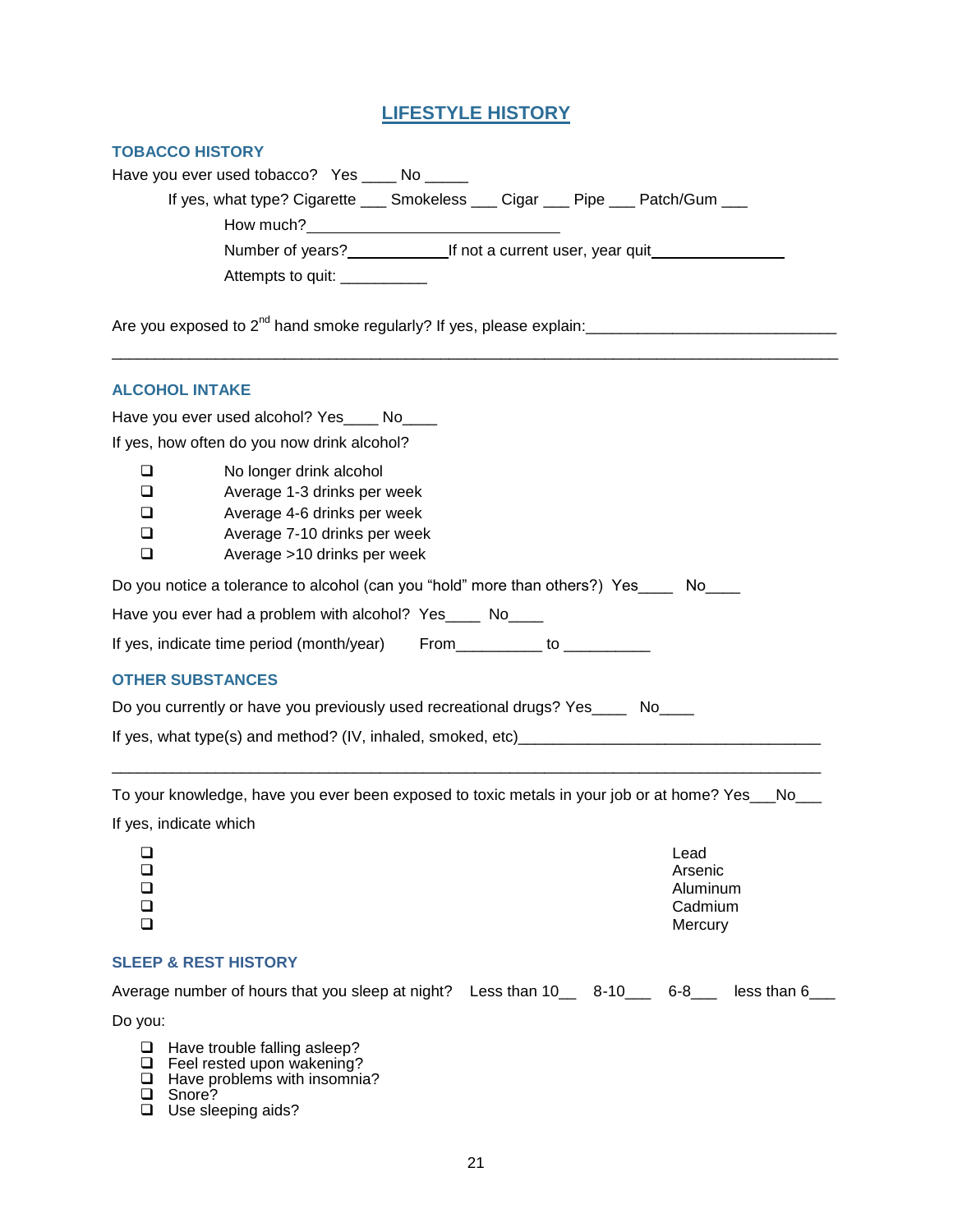#### **EXERCISE HISTORY**

Do you exercise regularly? Yes\_\_\_\_ No\_\_\_\_

| If yes, please indicate:                 | <b>Times/week</b> |    |    |        | <b>Length of session</b> |              |                  |       |
|------------------------------------------|-------------------|----|----|--------|--------------------------|--------------|------------------|-------|
| Type of exercise                         | 1x                | 2x | 3x | $4x/+$ | $\leq 15$                | 16-30<br>min | $31 - 45$<br>min | $>45$ |
| Jogging/Walking                          |                   |    |    |        |                          |              |                  |       |
| Aerobics                                 |                   |    |    |        |                          |              |                  |       |
| <b>Strength Training</b>                 |                   |    |    |        |                          |              |                  |       |
| Pilates/Yoga/Tai Chi                     |                   |    |    |        |                          |              |                  |       |
| Sports (tennis, golf, water sports, etc) |                   |    |    |        |                          |              |                  |       |
| Other (please indicate)                  |                   |    |    |        |                          |              |                  |       |

If no, please indicate what problems limit your activity (e.g., lack of motivation, fatigue after exercising, etc) \_\_\_\_\_\_\_\_\_\_\_\_\_\_\_\_\_\_\_\_\_\_\_\_\_\_\_\_\_\_\_\_\_\_\_\_\_\_\_\_\_\_\_\_\_\_\_\_\_\_\_\_\_\_\_\_\_\_\_\_\_\_\_\_\_\_\_\_\_\_\_\_\_\_\_\_\_\_\_\_\_\_\_\_

\_\_\_\_\_\_\_\_\_\_\_\_\_\_\_\_\_\_\_\_\_\_\_\_\_\_\_\_\_\_\_\_\_\_\_\_\_\_\_\_\_\_\_\_\_\_\_\_\_\_\_\_\_\_\_\_\_\_\_\_\_\_\_\_\_\_\_\_\_\_\_\_\_\_\_\_\_\_\_\_\_\_\_\_

### **SOCIAL HISTORY**

Because stress has a direct effect on your overall health and wellbeing that often leads to illness, immune system dysfunction, and emotional disorders, it is important that your health care provider is aware of any stressful influences that may be impacting your health. Informing your doctor allows him/her to offer you supportive treatment options and optimize the outcome of your health care.

#### **STRESS/PSYCHOSOCIAL HISTORY**

| Are you overall happy? Yes____ No____                                                            |
|--------------------------------------------------------------------------------------------------|
| Do you feel you can easily handle the stress in your life? Yes _____ No ______                   |
| If no, do you believe that stress is presently reducing the quality of your life? Yes____ No____ |
| If yes, do you believe that you know the source of your stress? Yes _____ No____                 |
|                                                                                                  |
| Have you ever contemplated suicide? Yes ____ No____                                              |
| If yes, how often? _______ When was the last time?                                               |
| Have you ever sought help through counseling? Yes____ No____                                     |
| If yes, what type? (e.g., pastor, psychologist, etc)____________________________                 |
| Did it help?___________                                                                          |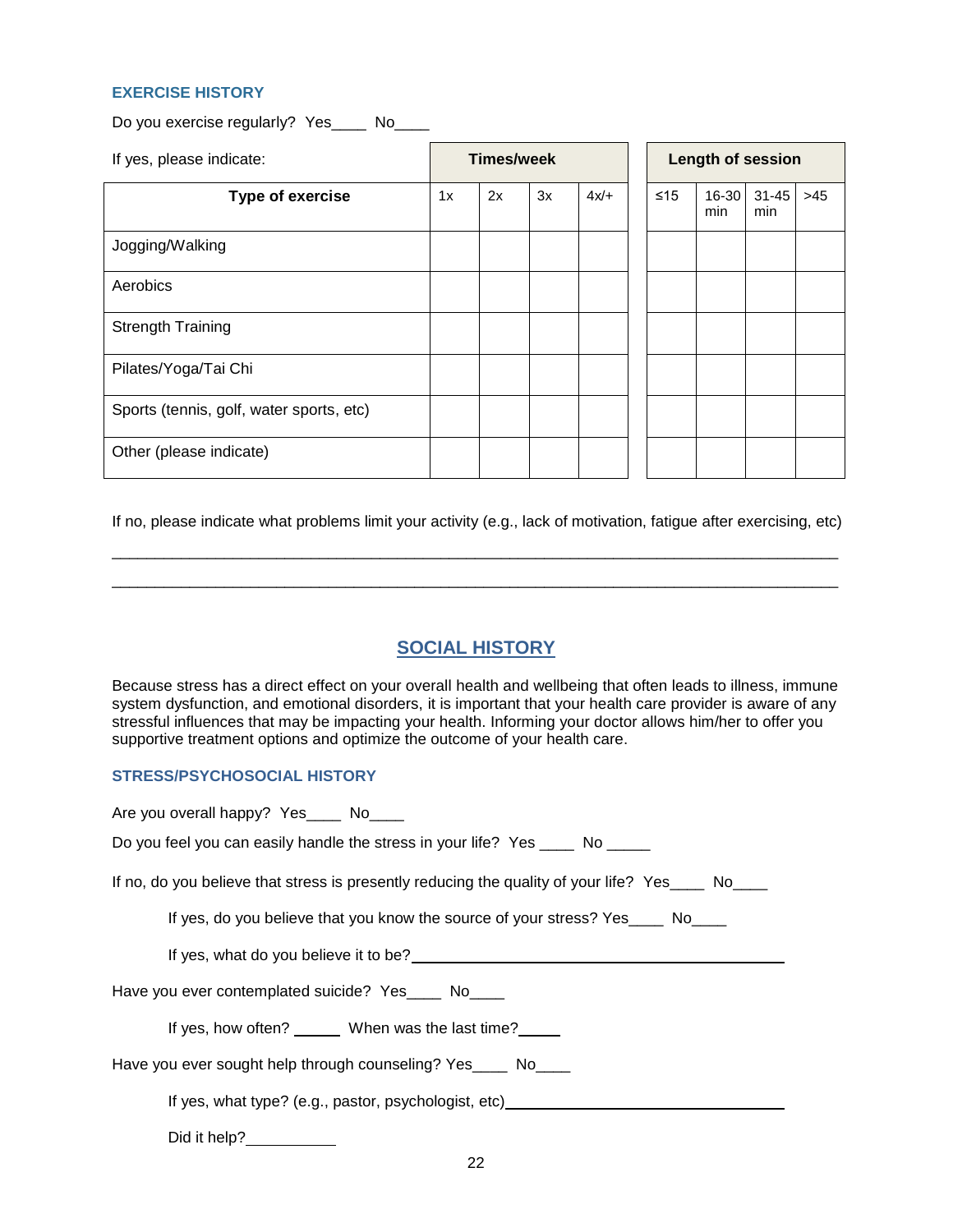How well have things been going for you?

|                                                                                                                                                                                                                                                                                                                                                                                                                                                                                                                                                                                                                                                                                                 | <b>Very well</b> | <b>Fine</b>           | <b>Poorly</b> | <b>Very poorly</b>     | Does not apply |  |  |
|-------------------------------------------------------------------------------------------------------------------------------------------------------------------------------------------------------------------------------------------------------------------------------------------------------------------------------------------------------------------------------------------------------------------------------------------------------------------------------------------------------------------------------------------------------------------------------------------------------------------------------------------------------------------------------------------------|------------------|-----------------------|---------------|------------------------|----------------|--|--|
| At school                                                                                                                                                                                                                                                                                                                                                                                                                                                                                                                                                                                                                                                                                       |                  |                       |               |                        |                |  |  |
| In your job                                                                                                                                                                                                                                                                                                                                                                                                                                                                                                                                                                                                                                                                                     |                  |                       |               |                        |                |  |  |
| In your social life                                                                                                                                                                                                                                                                                                                                                                                                                                                                                                                                                                                                                                                                             |                  |                       |               |                        |                |  |  |
| With close friends                                                                                                                                                                                                                                                                                                                                                                                                                                                                                                                                                                                                                                                                              |                  |                       |               |                        |                |  |  |
| With sex                                                                                                                                                                                                                                                                                                                                                                                                                                                                                                                                                                                                                                                                                        |                  |                       |               |                        |                |  |  |
| With your attitude                                                                                                                                                                                                                                                                                                                                                                                                                                                                                                                                                                                                                                                                              |                  |                       |               |                        |                |  |  |
| With your boyfriend/girlfriend                                                                                                                                                                                                                                                                                                                                                                                                                                                                                                                                                                                                                                                                  |                  |                       |               |                        |                |  |  |
| With your children                                                                                                                                                                                                                                                                                                                                                                                                                                                                                                                                                                                                                                                                              |                  |                       |               |                        |                |  |  |
| With your parents                                                                                                                                                                                                                                                                                                                                                                                                                                                                                                                                                                                                                                                                               |                  |                       |               |                        |                |  |  |
| With your spouse                                                                                                                                                                                                                                                                                                                                                                                                                                                                                                                                                                                                                                                                                |                  |                       |               |                        |                |  |  |
| Spouse Q Family Q Friends Q Religious/Spiritual Q Pets Q Other ___________<br>❏<br>$Yes$ No $\Box$<br>Have you ever been involved in abusive relationships in your life?<br>Have you ever been abused, a victim of a crime, or experienced a significant trauma? Yes ___ No___<br>Did you feel safe growing up?<br>$Yes$ No____<br>$Yes$ $No$<br>Was alcoholism or substance abuse present in your childhood home?<br>Is alcoholism or substance abuse present in your relationships now?<br>$Yes$ $No$ $No$<br>How important is religion (or spirituality) for you and your family's life?<br>a. ______ not at all important<br>b. _______ somewhat important<br>c. ______ extremely important |                  |                       |               |                        |                |  |  |
| Do you practice meditation or relaxation techniques?<br>Check all that apply:                                                                                                                                                                                                                                                                                                                                                                                                                                                                                                                                                                                                                   |                  |                       |               |                        | $Yes$ No ___   |  |  |
| Yoga<br>$\Box$<br>Meditation<br>Q                                                                                                                                                                                                                                                                                                                                                                                                                                                                                                                                                                                                                                                               | Imagery<br>□     | <b>Breathing</b><br>❏ | ❏             | Tai Chi<br>❏<br>Prayer | Other<br>❏     |  |  |
| Hobbies and leisure activities:                                                                                                                                                                                                                                                                                                                                                                                                                                                                                                                                                                                                                                                                 |                  |                       |               |                        |                |  |  |

Is there anything that you would like to discuss with the doctor today that you feel you cannot indicate here? Yes\_\_\_\_\_ No\_\_\_\_\_

\_\_\_\_\_\_\_\_\_\_\_\_\_\_\_\_\_\_\_\_\_\_\_\_\_\_\_\_\_\_\_\_\_\_\_\_\_\_\_\_\_\_\_\_\_\_\_\_\_\_\_\_\_\_\_\_\_\_\_\_\_\_\_\_\_\_\_\_\_\_\_\_\_\_\_\_\_\_\_\_\_\_\_\_